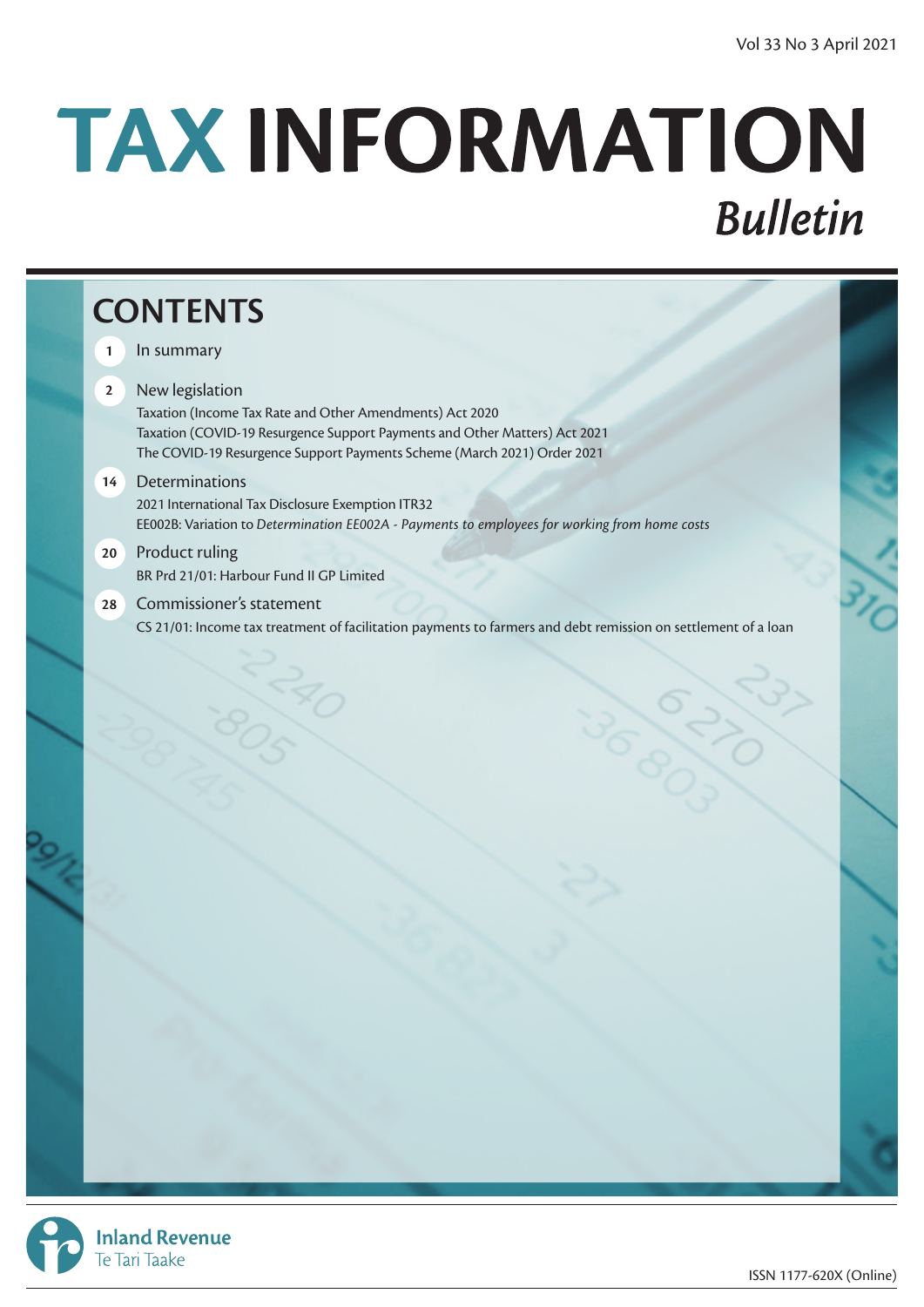# **YOUR OPPORTUNITY TO COMMENT**

Inland Revenue regularly produces a number of statements and rulings aimed at explaining how taxation law affects taxpayers and their agents. Because we are keen to produce items that accurately and fairly reflect taxation legislation and are useful in practical situations, your input into the process, as a user of that legislation, is highly valued.

You can find a list of the items we are currently inviting submissions on as well as a list of expired items at **www.taxtechnical.ird.govt.nz** (search keywords: public consultation).

| Ref             | Draft type                | <b>Title</b>                                                                                                                                                | Comment deadline |
|-----------------|---------------------------|-------------------------------------------------------------------------------------------------------------------------------------------------------------|------------------|
| <b>PUB00385</b> | Question we've been asked | When an employer is party to an employee share scheme,<br>when does an employer's expenditure or loss under<br>s DV 27(6) or income under s DV 27(9) arise? | 27 April 2021    |

Email your submissions to us at **public.consultation@ird.govt.nz** or post them to:

Public Consultation Tax Counsel Office Inland Revenue PO Box 2198 Wellington 6140

You can also subscribe at **www.taxtechnical.ird.govt.nz/subscribe** to receive regular email updates when we publish new draft items for comment.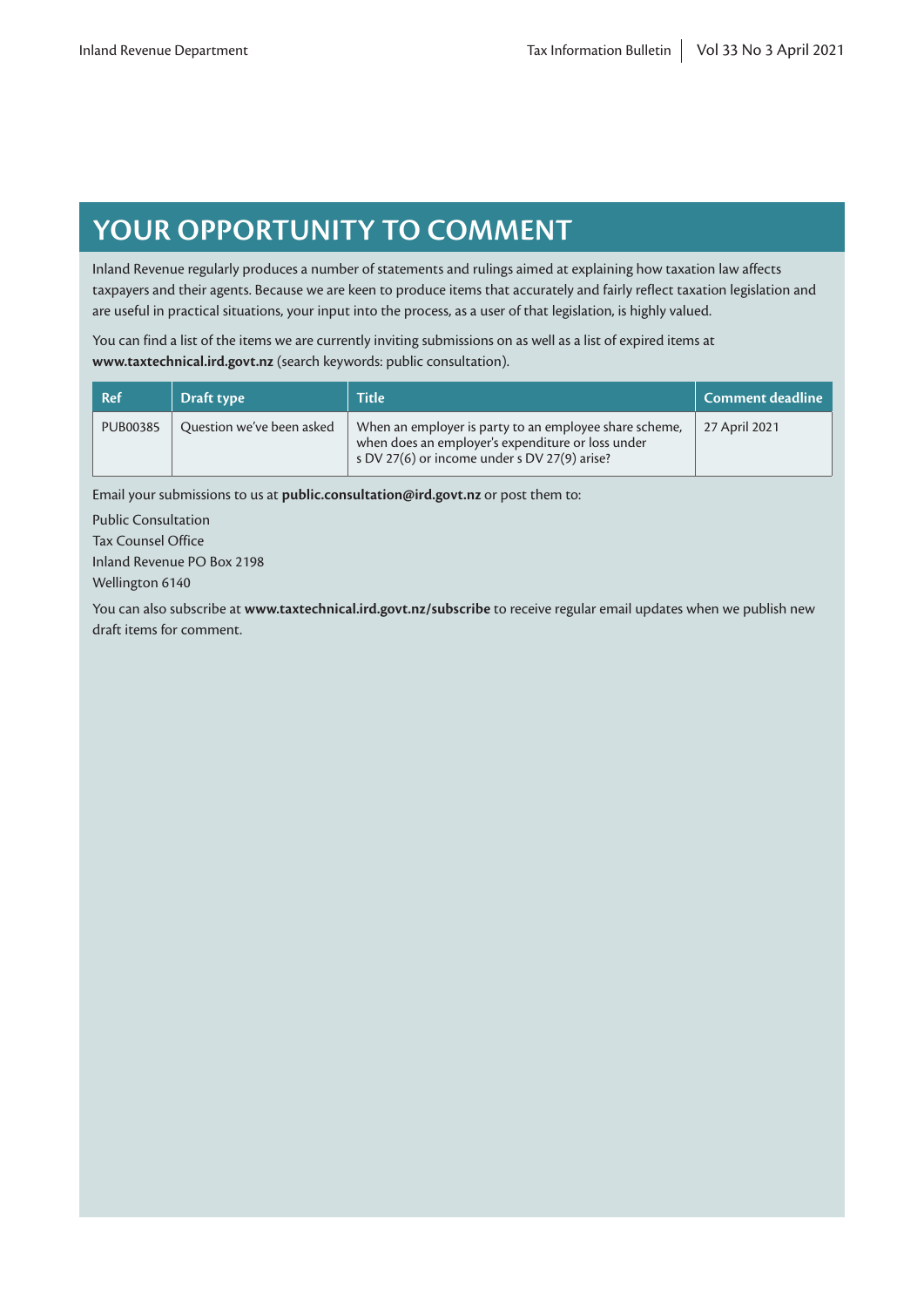# **IN SUMMARY**

| New legislation<br>Taxation (Income Tax Rate and Other Amendments) Act 2020                                                                                                                                                                                                                                              |              |
|--------------------------------------------------------------------------------------------------------------------------------------------------------------------------------------------------------------------------------------------------------------------------------------------------------------------------|--------------|
| The new legislation:                                                                                                                                                                                                                                                                                                     | $\mathbf{2}$ |
| • introduces a new top personal income tax rate of 39% on annual income exceeding \$180,000 for the 2021-22<br>and later income years                                                                                                                                                                                    |              |
| • amends other tax rules to ensure that the new top personal tax rate applies consistently across the personal tax<br>system                                                                                                                                                                                             |              |
| • clarifies the information-gathering powers of the Commissioner<br>• introduces increased disclosure requirements for trusts, and                                                                                                                                                                                       |              |
| • increases the Minimum Family Tax Credit threshold for the 2020-21 tax year.                                                                                                                                                                                                                                            |              |
| Taxation (COVID-19 Resurgence Support Payments and Other Matters) Act 2021                                                                                                                                                                                                                                               | 9            |
| The new legislation allows the Commissioner of Inland Revenue to make grants to eligible businesses affected by<br>increases to the COVID-19 alert levels and increases the minimum family tax credit threshold.                                                                                                         |              |
| <b>Order in Council</b>                                                                                                                                                                                                                                                                                                  | 12           |
| COVID-19 Resurgence Support Payments Scheme (March 2021) Order 2021<br>The COVID-19 Resurgence Support Payments Scheme (March 2021) Order 2021 came into force on 8 March                                                                                                                                                |              |
| 2021 (the Order). This Order continues the COVID-19 resurgence support payments scheme first activated on<br>23 February by the COVID-19 Resurgence Support Payments Scheme (February 2021) Order 2021.                                                                                                                  |              |
|                                                                                                                                                                                                                                                                                                                          |              |
| Determinations                                                                                                                                                                                                                                                                                                           |              |
| 2021 International Tax Disclosure Exemption ITR32                                                                                                                                                                                                                                                                        | 14           |
| The scope of the 2021 exemption is the same as the 2020 exemption.                                                                                                                                                                                                                                                       |              |
| EE002B: Variation to Determination EE002A - Payments to employees for working from home costs<br>This determination clarifies the tax treatment of reimbursement payments made by employers to employees who<br>work from home. Determination EE002A currently applies to payments made on or before 17 March 2021. This | 20           |
| new determination will apply to payment made from 18 March 2021 until 30 September 2021.                                                                                                                                                                                                                                 |              |
| <b>Product ruling</b>                                                                                                                                                                                                                                                                                                    |              |
| BR Prd 21/01: Harbour Fund II GP Limited<br>The Arrangement is the receipt by Harbour Fund II Limited Partnership (Fund) of proceeds under individual<br>funding agreements that the Fund will enter into with litigation claimants to a class action against James Hardie                                               | 22           |
| New Zealand and the other James Hardie entities. Under this Arrangement, the Fund agrees to pay all legal and<br>other costs the claimants incur in respect of their claim, in return for a share of the proceeds.                                                                                                       |              |
|                                                                                                                                                                                                                                                                                                                          |              |
| Commissioner's statement                                                                                                                                                                                                                                                                                                 |              |
| CS 21/01: Income tax treatment of facilitation payments to farmers and debt remission on<br>settlement of a loan                                                                                                                                                                                                         | 28           |
| This Statement sets out the Commissioner's approach to facilitation payments to farmers and debt remission<br>arising from the settlement of loans to farmers.                                                                                                                                                           |              |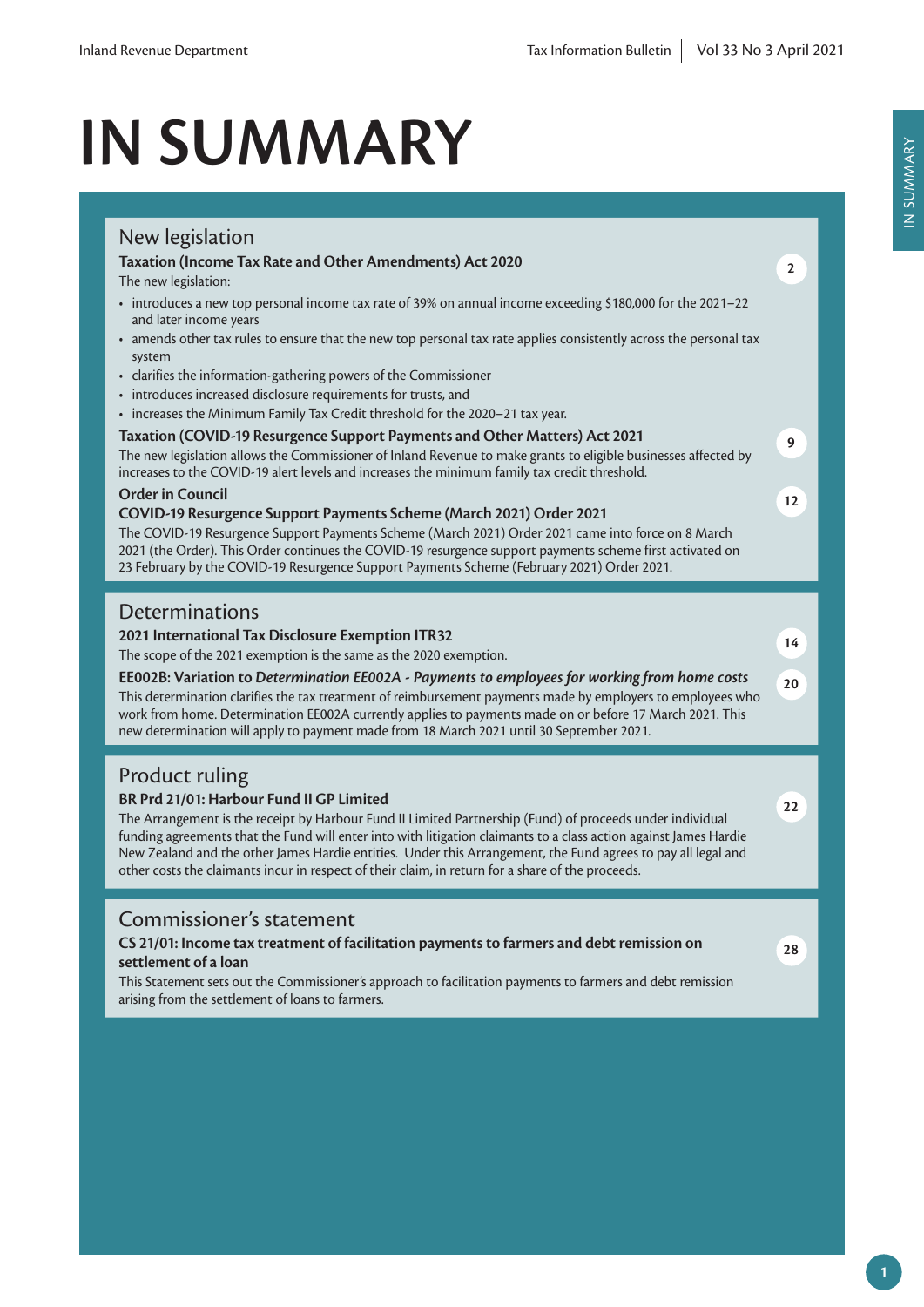# **NEW LEGISLATION**

This section of the *TIB* covers new legislation, changes to legislation including general and remedial amendments, and Orders in Council.

# Taxation (Income Tax Rate and Other Amendments) Act 2020

## **Overview**

The Taxation (Income Tax Rate and Other Amendments) Bill was introduced into Parliament on 2 December 2020. It passed through all stages under urgency and was enacted as the Taxation (Income Tax Rate and Other Amendments) Act 2020 on 7 December 2020.

The new legislation:

- introduces a new top personal income tax rate of 39% on annual income exceeding \$180,000 for the 2021–22 and later income years
- amends other tax rules to ensure that the new top personal tax rate applies consistently across the personal tax system
- clarifies the information-gathering powers of the Commissioner
- introduces increased disclosure requirements for trusts, and
- increases the Minimum Family Tax Credit threshold for the 2020–21 tax year.

## **Introducing a new top personal income tax rate**

*Sections RD 10, RD 17, RD 50, RD 52, RD 53, RD 58–61, RD 67, RL 4, schedules 1, 2 and 6 of the Income Tax Act 2007; sections 28C, 48B and schedules 4 and 5 of the Tax Administration Act 1994*

The Taxation (Income Tax Rate and Other Amendments) Act 2020 (the Act) amends sections of the Income Tax Act 2007 (the ITA) and the Tax Administration Act 1994 (the TAA) to introduce a new top personal income tax rate of 39% on annual income exceeding \$180,000 for the 2021–22 and later income years. The Act also amends other tax rules to ensure that the new top personal tax rate applies consistently across the personal tax system.

#### **Background**

New Zealand's personal income tax rates are progressive. The greater a person's taxable income, the higher the proportion that is taxed.

| Taxable income      | Tax rate |
|---------------------|----------|
| $$0 - $14,000$      | 10.5%    |
| $$14,001 - $48,000$ | 17.5%    |
| $$48,001 - $70,000$ | 30%      |
| \$70,001 upwards    | 33%      |

Prior to the start of the 2021–22 income year, personal income tax rates were as follows:

The tax rates that apply to personal income differ from the flat tax rates that apply to entities, such as companies. A flat rate means the rate does not increase as income increases. Portfolio investment entities (PIEs), which includes KiwiSaver funds, are subject to a progressive tax scale, but at rates different to those that apply to personal income.

#### **Key features**

The Act introduces a new top personal income tax rate of 39% for the 2021–22 and later income years. The new rate applies to annual income in excess of \$180,000.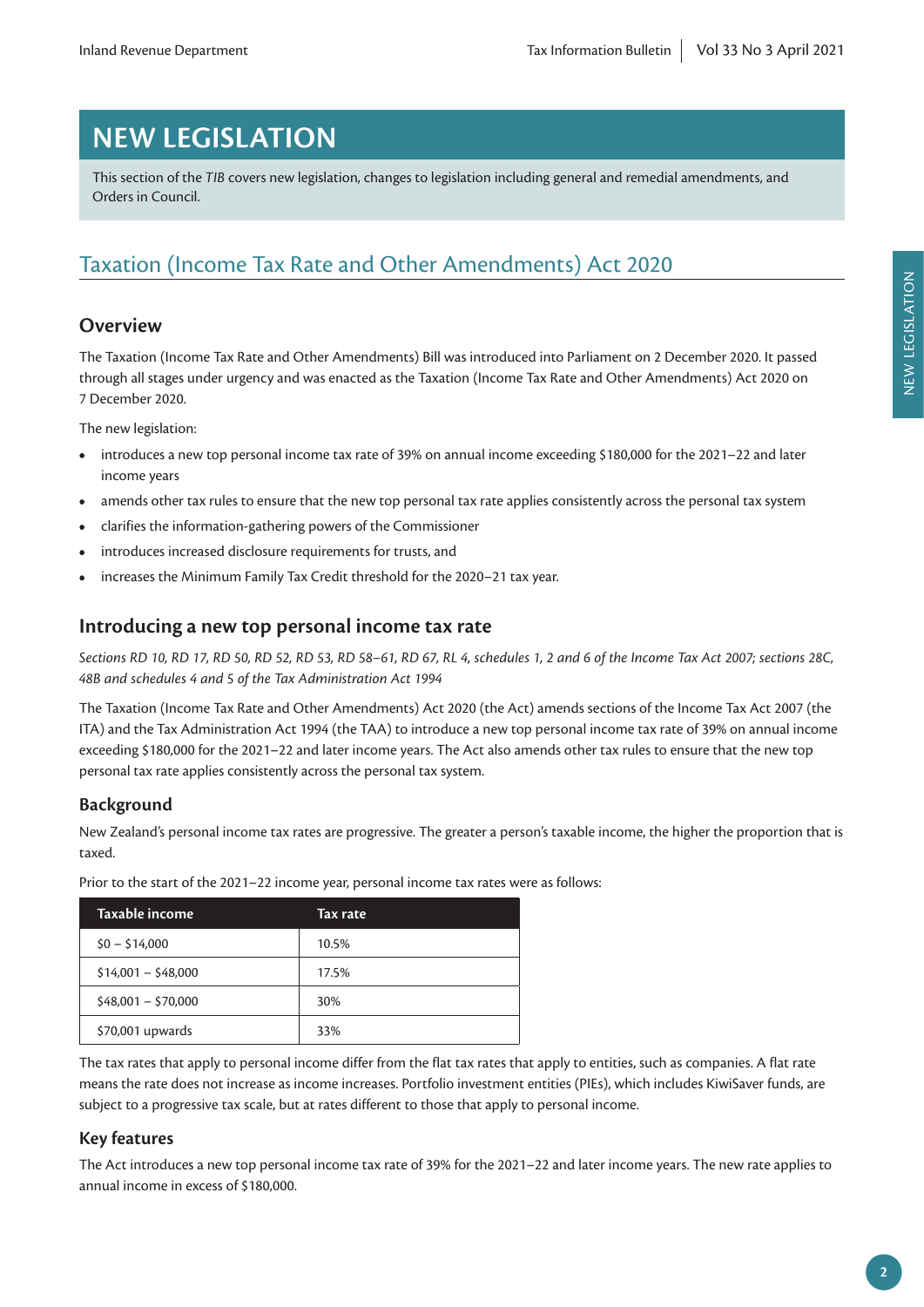The Act also amends other basic tax rules to ensure the new rate is applied consistently on all types of personal income. These consequential changes generally apply from 1 April 2021, with the exception of the new RWT rate on interest, which applies from 1 October 2021.

#### **Application date**

The new top personal tax rate of 39% applies for the 2021–22 and later income years. For most taxpayers the 2021–22 income year starts on 1 April 2021.

Consequential changes to tax rules largely apply from 1 April 2021. The changes to the PAYE rules, fringe benefit tax (FBT), employer superannuation contributions tax (ESCT), resident land withholding tax (RLWT), retirement savings contributions tax (RSCT) and the Māori authority distributions non-declaration rate apply from 1 April 2021. An exception is the new resident withholding tax (RWT) rate on interest, which applies from 1 October 2021.

## **Detailed analysis**

Table 1 in Part A of schedule 1 of the Income Tax Act 2007 sets out the basic income tax rates that apply to personal income. The Act introduces a new row to accommodate the 39% rate:

| Taxable income       | Tax rate |
|----------------------|----------|
| $$0 - $14,000$       | 10.5%    |
| $$14,001 - $48,000$  | 17.5%    |
| $$48,001 - $70,000$  | 30%      |
| $$70,001 - $180,000$ | 33%      |
| \$180,001 upwards    | 39%      |

#### *Secondary tax codes (schedule 2, Part A, clause 6B; schedule 5, Part A, clause 1 and tax code table row 6B of the ITA)*

This Act amends the PAYE rules by introducing a new tax code (SA) for secondary-income earners whose total PAYE income payments (total income subject to PAYE) are greater than \$180,000. The existing secondary tax code ST still applies for secondary employment earnings for an employee whose total income subject to PAYE is more than \$70,000, but from 1 April 2021 is limited to income less than \$180,000. Where an employee's total income subject to PAYE is greater than \$180,000 the new SA code applies from 1 April 2021.

| Tax deduction code | Withholding tax rate | Who should use this code                                                                                                                  |
|--------------------|----------------------|-------------------------------------------------------------------------------------------------------------------------------------------|
| ST                 | 0.330                | For secondary employment earnings for an employee whose total PAYE<br>income payments are more than \$70,000 but not more than \$180,000. |
| SA                 | 0.390                | For secondary employment earnings for an employee whose total PAYE<br>income payments are more than \$180,000.                            |

#### *Extra pay (sections RD 10, RD 17, and schedule 2, Part B, table 1 of the ITA)*

Lump sums earned in the course of employment ("extra pays") such as bonuses, back pay, redundancy and retirement payments are generally taxed at the employee's marginal rate. The Act introduced a new 39% tax rate on extra pays if a person's taxable income is expected to exceed \$180,000.

#### *Fringe benefit tax (sections RD 50, 52, 53, 58–61, and schedule 1, Part C, table 1 of the ITA)*

Fringe benefit tax (FBT) is paid by employers on non-monetary benefits provided to employees, such as the use of motor vehicles. The rates and thresholds are calculated using the after-tax value of a benefit paid to an employee and takes into account the PAYE which would otherwise been paid had an employee received an equivalent amount as salary or wages instead of the fringe benefit. It is for this reason FBT rates and thresholds differ from the basic personal income tax rates and thresholds.

The FBT rate is calculated using the formula:

tax rate 1 − tax rate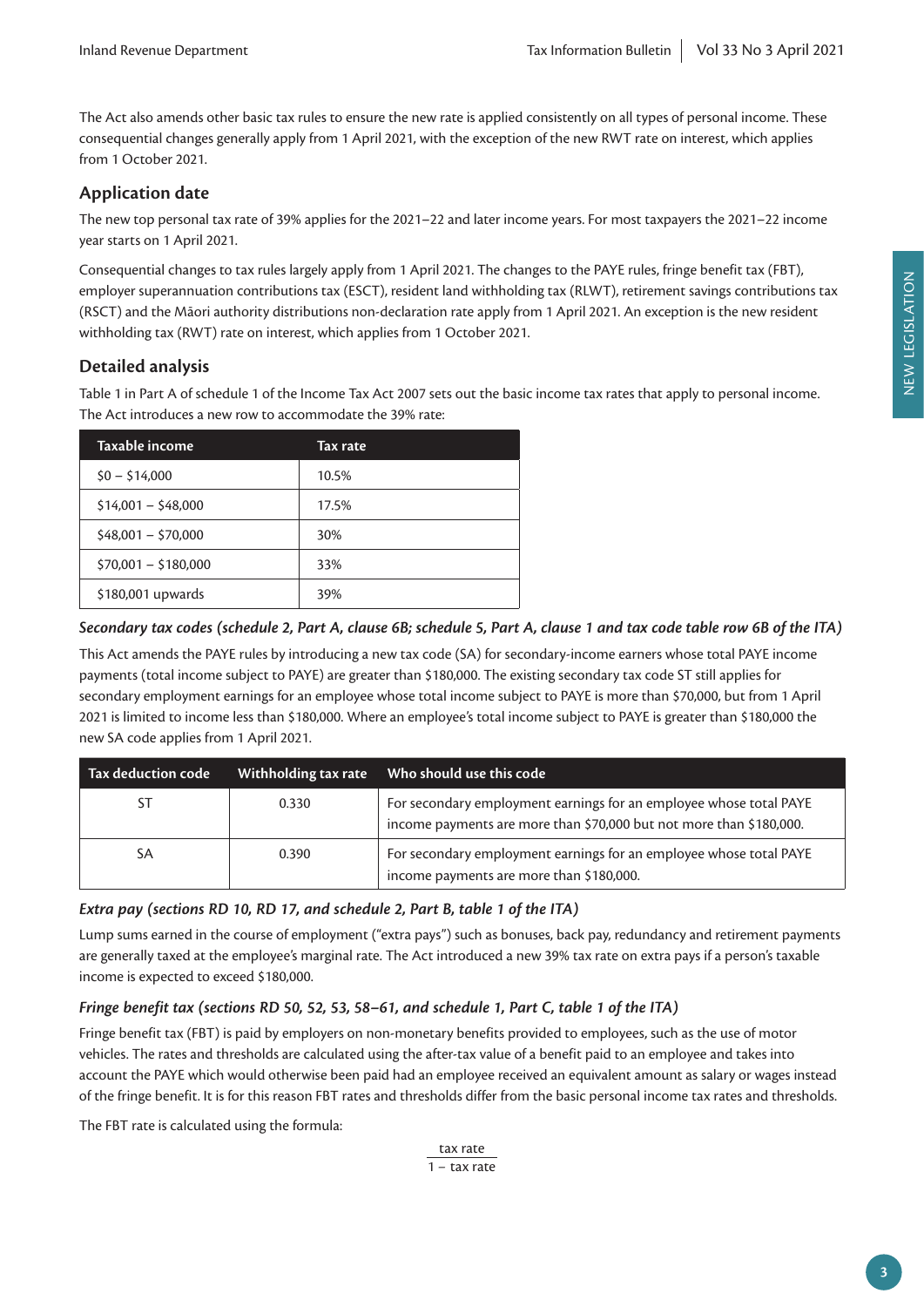| <b>Row</b>    | Range of dollar in all-inclusive pay | New rate |
|---------------|--------------------------------------|----------|
|               | $$0 - $12,530$                       | 0.1173   |
| $\mathcal{P}$ | $$12,531 - $40,580$                  | 0.2121   |
| 3             | $$40,581 - $55,980$                  | 0.4286   |
| 4             | $$55,981 - $129,680$                 | 0.4925   |
|               | \$129,681 upwards                    | 0.6393   |

To account for the introduction of the new top personal tax rate of 39%, the Act amends table 1, Part C of schedule 1 to the ITA to introduce a new top FBT rate of 63.93% applying to all-inclusive pay exceeding \$129,680.

Certain parts of the FBT rules in the Income Tax Act 2007 referred to the previous top FBT rate (49.25%) as well as the previous second highest FBT rate (42.86% or 43%). These references have been updated to 63.93% and 49.25% respectively.

The FBT changes apply to fringe benefits provided or granted on, or after, 1 April 2021, for the 2021–22 and later income years.

#### *Resident withholding tax rates on interest income for individuals (schedule 1, Part D tables 2 and 3 of the ITA)*

The Act introduced a new RWT rate for individuals who receive interest income. This mirrors the new top personal rate of 39%. Individuals are able to elect this new rate on interest earned from 1 October 2021. The new RWT rate on interest has a later application date than other amendments in the Act to allow interest payers to implement the required systems changes. The non-declaration rate remains at 45%. This applies if an individual does not give their IRD number to the interest payer.

#### *Employer's superannuation contribution tax (section RD 67 and schedule 1, Part D, table 1 of the ITA)*

ESCT applies to superannuation contributions made by a person's employer. The rates are set at the same rate as basic income tax rates, but only one single ESCT rate applies to the amount of the contribution. The thresholds for determining which ESCT rate applies are based on the income tax rate thresholds but are grossed up to minimise the risk that employers' superannuation contributions are taxed at a higher rate than the rest of an employee's salary and wages. In most cases, this ESCT rate threshold amount is the amount of salary and wages earned by the employee and their gross employer's contributions made in the preceding tax year. This then determines which ESCT rate applies to superannuation contributions made by a person's employer in the current year. The Act introduces a new ESCT rate of 39% on superannuation contributions made for an employee whose ESCT rate threshold amount exceeds \$216,000. The rate of ESCT that applies to the employer's superannuation contribution is 39% if the contribution is made for the benefit of one or more past employees or if the employer chooses the rate of 39% and the contribution is made to a defined benefit fund.

#### *Residential land withholding tax (section RL 4 of the ITA)*

RLWT applies to sales of residential property by offshore persons made within five years of acquisition. From 1 April 2021, the RLWT rate is 39%, except for where the vendor is a company. If the vendor is a company, the RLWT rate remains at the company rate of 28%.

#### *Retirement scheme contribution tax (schedule 1, Part D, schedule 6 table 2 of the ITA, section 28C of the TAA)*

A new RSCT rate of 39% applies where the other rates notified under section 28C of the Tax Administration Act 1994 do not apply.

#### *Taxable Māori authority distributions non-declaration rate (schedule 1, Part D, table 4 of the ITA)*

Under the Act, the payment of a taxable Māori authority distribution that is more than \$200 where the Māori authority does not have a record of the member's IRD number is subject to a non-declaration tax rate of 39%. The previous non-declaration rate for payments up to 1 April 2021 was the previous top rate of 33%. The standard rate for a taxable Māori authority distribution is 17.5%, which has not changed.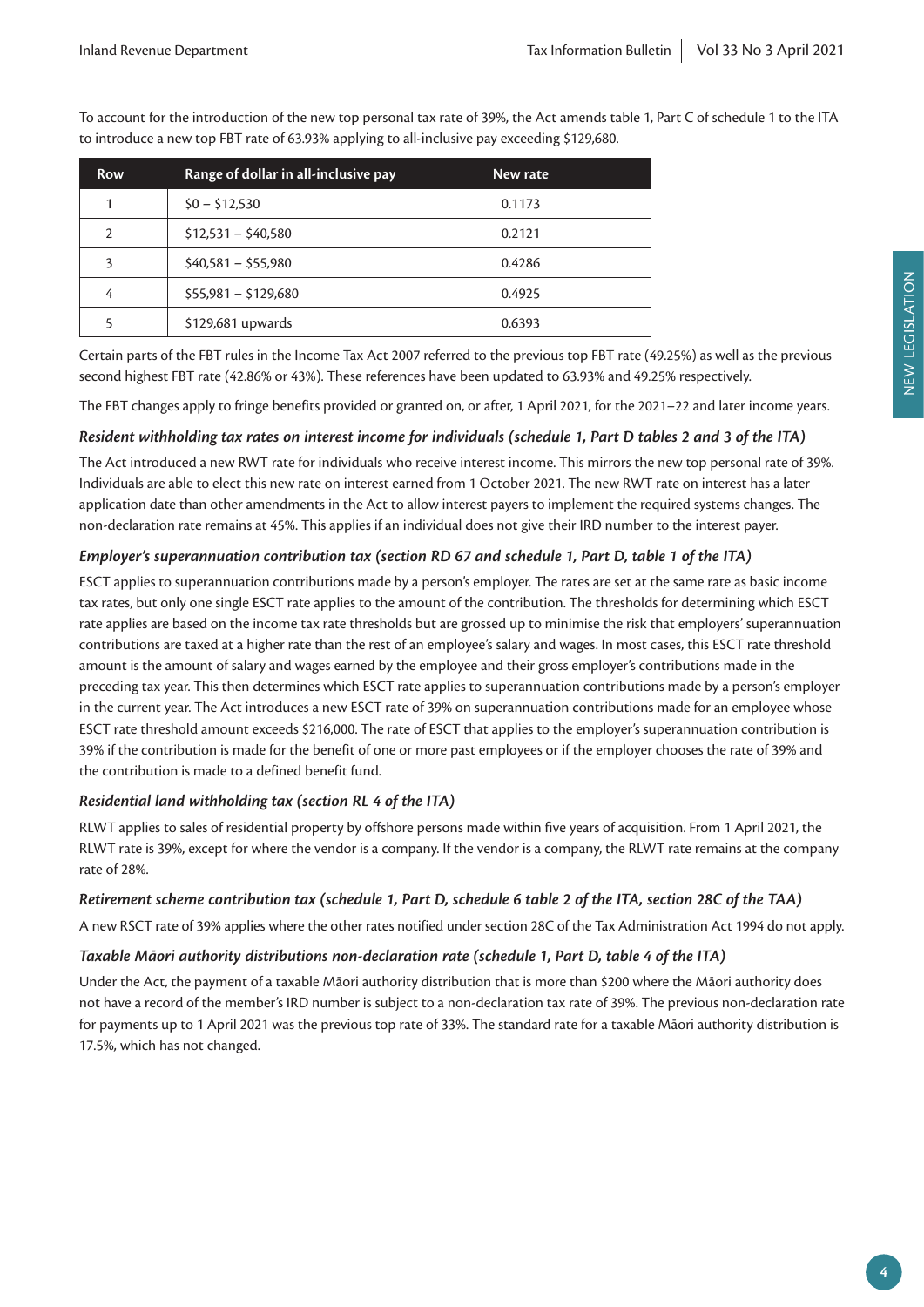# **Clarifying the information-gathering powers of the commissioner**

#### *(Section 17GB of the Tax Administration Act 1994)*

New section 17GB of the Tax Administration Act 1994 clarifies that the Commissioner of Inland Revenue's information-gathering powers include being able to require persons to provide information solely for the purpose of tax policy development.

#### **Background**

Existing section 17B of the Tax Administration Act 1994 provides the Commissioner with the ability to request information where the information is required under the Inland Revenue Acts or the information is required for any other function lawfully conferred on the Commissioner. There has been uncertainty as to whether this allows the Commissioner to require persons to provide information solely for tax policy development purposes.

#### **Key features**

New section 17GB has been inserted into the Tax Administration Act 1994, to clarify that the Commissioner's informationgathering powers extend to requiring information for the purpose of tax policy development. Having access to information is critical to providing good tax policy advice. New section 17GB provides that the Commissioner may require information to be provided for the development of policy for the improvement or reform of the tax system. The term "tax system" is intended to include social policy products administered by the Commissioner.

There is a limitation on how information collected under new section 17GB can be used. Section 17GB(2) provides that information collected under this new provision cannot be used in proceedings as evidence against the person providing the information. However, 17GB(3) ensures this limitation does not apply if the information is collected under another section of the Tax Administration Act 1994, for example, existing section 17B. This recognises that the purpose of gathering information under section 17GB is to support the development of tax policy rather than enforcement activities; there are already well-established powers available to the Commissioner to require and use information for compliance and enforcement purposes.

The restriction against using the information as evidence against the person in proceedings includes criminal proceedings.

## **Application date**

This provision applies from 7 December 2020, the date of enactment of the Taxation (Income Tax Rate and Other Amendments) Act 2020.

# **Increased information required in trustees' annual returns**

#### *(Sections 59BA and 59BAB of the Tax Administration Act 1994 and section YA 1 of the Income Tax Act 2007)*

New section 59BA of the Tax Administration Act 1994 requires the collection of more information on settlements, financial positions and distributions in relation to trusts. This remedies a current deficit in information collected and held by the Commissioner. This additional information is required from the 2021–22 income year onwards. New section 59BAB allows the Commissioner to require this information from certain trustees in relation to the prior seven years.

This supports the Commissioner's ability to assess compliance with the new 39% personal income tax rate. It also assists the Commissioner in understanding and monitoring the use of structures and entities by trustees.

#### **Background**

Before the enactment of the Taxation (Income Tax Rate and Other Amendments) Act 2020, trustees were already required to provide a return for income derived in an income year.

As part of the return, trustees are required to include information on allocations to beneficiaries and identifying information for the beneficiaries.

Some types of trusts, such as trading trusts, already return financial statement summary information. The amendments expand this current obligation in order to provide Inland Revenue with more information on the use and financial position of trusts, and to remedy the current information deficit.

Existing provisions to exempt non-active trusts from the requirement to file remain unchanged.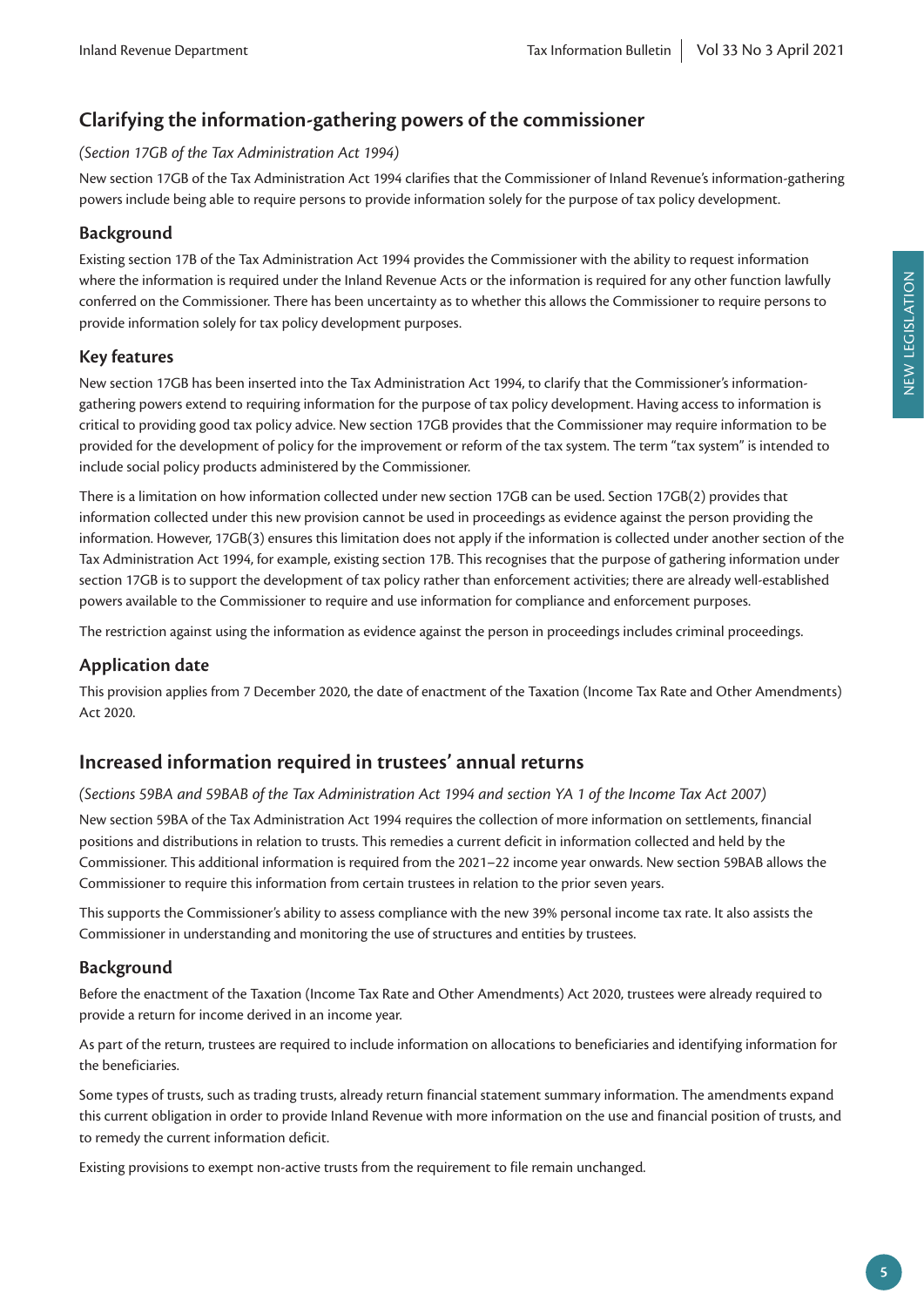## **Key features**

New section 59BA of the Tax Administration Act 1994 introduces a requirement to collect information from trustees about the financial position of trusts as part of a trustee's tax return. This includes financial information for the trust and information on settlements and distributions relating to the trust.

The requirement applies to trustees of all trusts which have assessable income and required to file a return under former section 59(3) of the Tax Administration Act 1994. New section 59BA replaces section 59(3).

This increased disclosure requirements do not apply to the following types of trusts:

- non-active trusts that are not required to file pursuant to section 43B of the Tax Administration Act 1994
- charitable trusts incorporated under the Charitable Trusts Act 1957
- trusts eligible to be a Māori authority
- resident trustees of foreign trusts.

New section 59BAB provides the ability for the Commissioner to request information for certain prior years.

## **Detailed analysis**

#### *Information required to be provided*

New section 59BA requires financial accounting information to be provided by trustees on an ongoing basis. This includes:

- profit and loss statements
- balance sheet items, and
- other information to be specified by the Commissioner (for example any transfers to the trust by associated persons).

The Commissioner will prescribe additional information relevant to trusts which must be provided as part of the return information, such as loans to or by related parties.

Trustees will also be required to provide information on settlements and distributions made during the income year and include that in their returns.

#### *Settlements*

The information required for settlements over the year includes identifying information for settlors such as name, IRD number and date of birth, as well as the amount and nature of each settlement. In addition, it is intended that for the 2021–22 return year, trustees provide names and details of settlors from prior years. This is achieved in new section 59BA(2)(c) by requiring details for those settlors whose details have not previously been supplied to the Commissioner.

Inland Revenue does not currently collect information on subsequent settlements on a trust. This is an information gap which means that Inland Revenue is not capturing information on all settlors. This is a key piece of information, as New Zealand has a settlor-based trust taxation regime.

#### **Example 1**

Socks and Boots Trust was settled by Lane Boots and Kane Socks in 2000 for the purpose of running a clothing shop. In January 2022, Jane Socks transfers a car to the trust for use in the business.

For the 2021–22 income year, the trustee of Socks and Boots Trust must provide the details of Jane Socks as a settlor in the current income year, and also the details of Lane Boots and Kane Socks as settlors whose details have not previously been provided to the Commissioner.

The trustee must also provide details on the amount and nature of the settlement Jane Socks made in the 2021–22 year.

#### **Example 2**

No further settlements are made on the trust in the 2022-23 income year. The trustee does not have to provide any settlement or settlor details as part of their return for this year.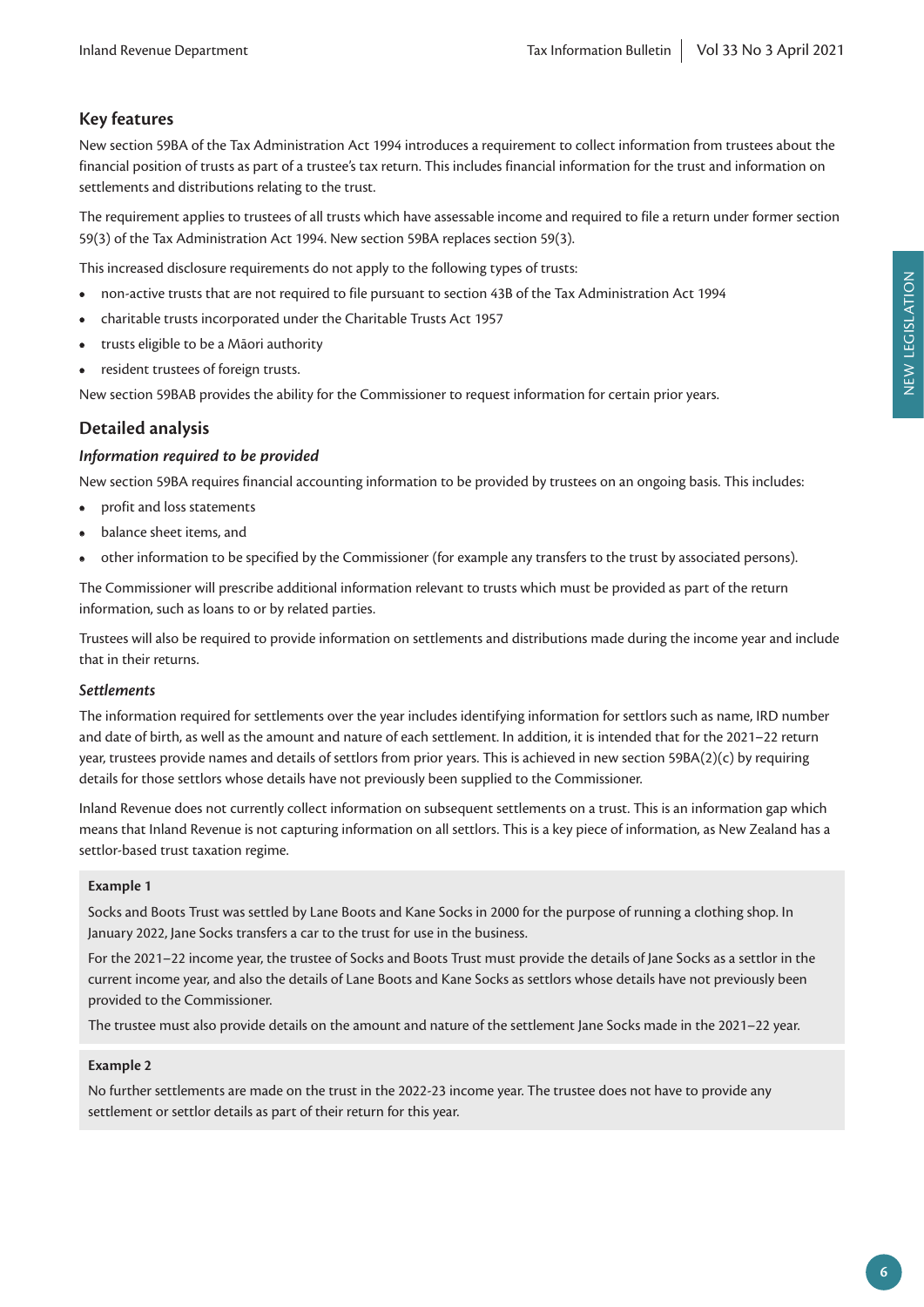#### *Distributions*

For distributions, the information required includes identifying information for beneficiaries such as their name, IRD number and date of birth. This is set out in new section 59BA(2)(d).

The information required for distributions is similar to the information Inland Revenue collects about beneficiaries as part of the current tax return process, where there is an allocation of income to the beneficiary.

The Commissioner may require other information relating to distributions to be reported, which could include, for example, the source of the distribution.

#### *Other relevant persons*

New section 59BA(2)(e) requires trustees to provide information on those with the power under the trust to appoint or dismiss a trustee, to add or remove a beneficiary, or to amend the trust deed.

Requiring this information is necessary as "appointers" or those with power to amend the trust deed would not be disclosed otherwise. The reference to the power arising "under the trust" is intended to ensure this does not capture beneficiaries where they have one of the above powers only if all beneficiaries agree.

This forms part of a trustee's annual return requirements and therefore if the information is not provided or false information is provided, existing penalty provisions apply as appropriate. There are no additional or specific penalties.

#### *Power for the Commissioner to request the information for prior years*

New section 59BAB allows the Commissioner to collect information referred to in section 59BA for prior years, where such information exists. This is necessary because even if more information is provided going forward, there would still be an information deficit relating to years prior to the 2021–22 income year.

This provision is necessary to assist with assessing compliance with the new top personal income tax rate of 39%. Information for income years prior to 2021–22 is expected to assist in understanding and monitoring the changes in the use of structures and entities by trustees in response to the new 39% rate.

Rather than requiring prior year information for all trusts, the Commissioner is able to determine for which trusts the information is likely to be the most useful in order to minimise compliance and administration costs. The Commissioner must notify a trustee if they are required to provide prior year information.

This provision is limited to the prior seven years to align with record keeping rules. However, it is recognised that record keeping rules may not necessarily have applied for the requested information. New section 59BAB(1)(c) makes it clear that trustees are only required to provide the requested information if it is within their knowledge, possession or control.

While this does not form part of a return, it is information required to be provided to the Commissioner under tax law.

#### *Who the new rules apply to*

#### *Trustees currently filing*

The disclosure rules are intended to be additional annual return requirements for those trustees who currently file returns with Inland Revenue. Trusts not deriving assessable income are not required to file additional return requirements

#### *Trusts treated as companies for tax purposes*

Where trusts are treated as companies for tax purposes, for example, unit trusts, they are not required to comply with trust filing requirements as they instead file as a company. Accordingly, the increased disclosure requirements do not apply to these trusts.

#### *Excluded trusts*

The new provisions do not apply to certain types of trusts:

- Non-active trusts are excluded as they are not required to file a trust return pursuant to section 43B.
- Charitable trusts incorporated under the Charitable Trusts Act 1957 are also not required to file a return of income. In addition, many of these trusts are registered with Charities Services which has its own set of reporting requirements.
- Trusts eligible to be a Māori authority under section HF 2 of the Income Tax Act 2007, this includes Māori land trusts constituted under the Te Ture Whenua Māori Act 1993.
- Resident trustees of foreign trusts, as they already provide information to Inland Revenue as part of the foreign trust disclosure rules.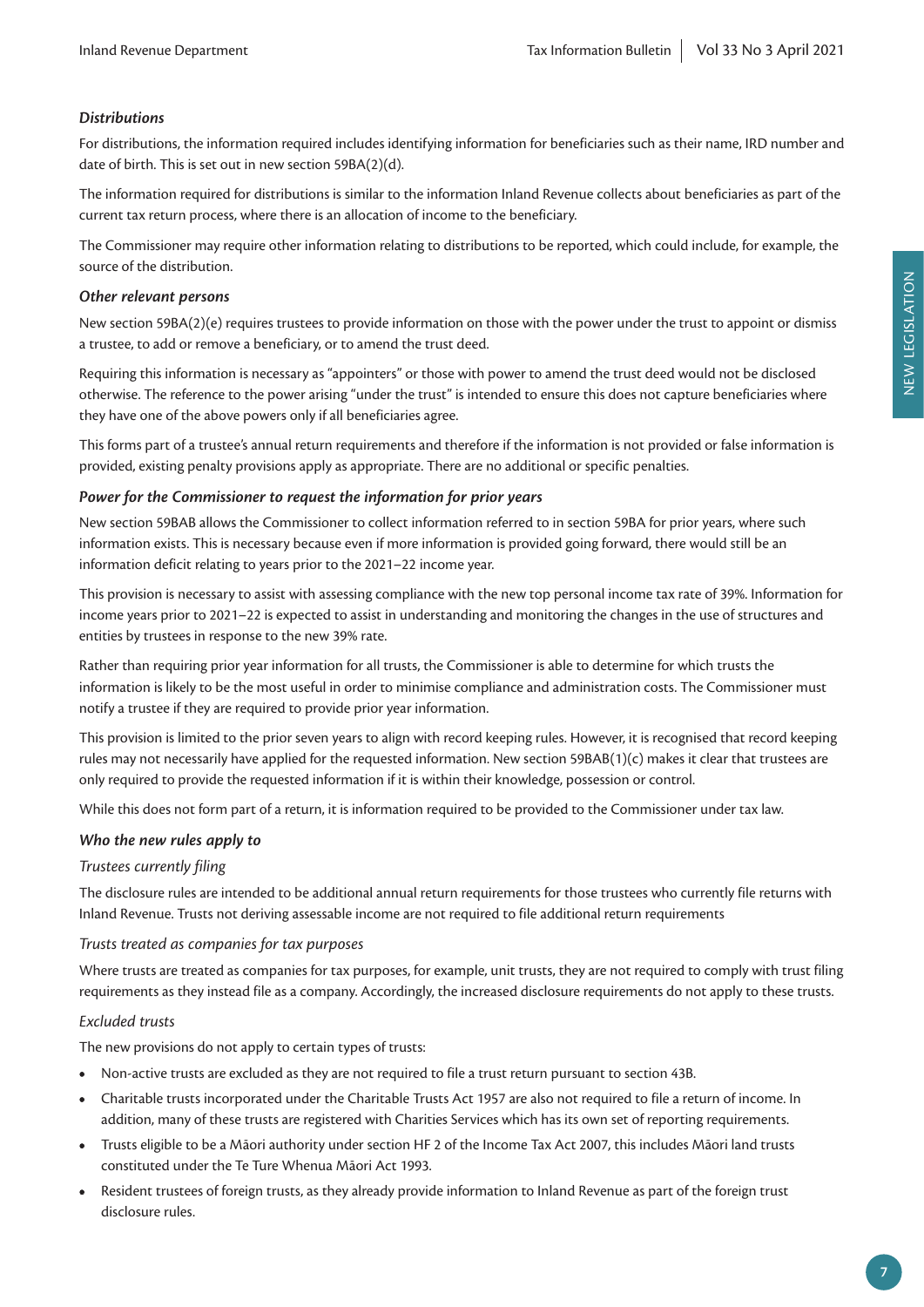#### **Example 3**

Coats and Hats Trust was set up by Jo Coats and Matt Hats in 2019, and they transferred their family home into the trust that year. The trust does not hold any other property, and Jo and Matt reside in the home.

The trustee of Coats and Hats Trust filed a declaration to the Commissioner that Coats and Hats Trust is a non-active trust. The additional disclosure requirements do not apply to this trust while it is classified as a non-active trust.

#### *Obligation to provide the information*

Trustees have filing obligations under the Tax Administration Act 1994. This includes a trust with a New Zealand resident settlor and a non-resident trustee. Section 59BA(4) places an additional obligation regarding compliance with the new annual returns in section 59BA on New Zealand resident settlors to ensure the performance of the obligations imposed on non-resident trustees under the new annual return section. This reflects the greater enforcement difficulty in relation to non-resident taxpayers compared with residents.

New 59BAB(3) repeats the obligation for requests for information for prior income years.

These are additional obligations imposed on the NZ-resident settlor but do not supplant the obligations that a non-resident trustee has in relation to filing.

#### **Application date**

The amendments apply for trustees' annual returns for the 2021–22 and later income years.

## **Minimum family tax credit for 2020–21**

*(Section ME 1 of the Income Tax Act 2007)*

#### **Background**

The minimum family tax credit (MFTC) is a payment to low-income working families. The purpose of the MFTC is to ensure that the incomes of families who work full time (defined as 20 hours for sole parents and 30 hours for couples) and do not receive a benefit are always higher than what their income would be if they received a benefit.

The MFTC threshold is set above the maximum income a two-parent family could receive on a benefit. It is therefore sensitive to changes that impact how much income a family can receive on a benefit, such as benefit rates, benefit abatement thresholds and the minimum wage. The MFTC threshold has been adjusted each year since 2006 to reflect changes to these settings.

#### **Key features**

The amendment to section ME 1 of the Income Tax Act 2007 increases the MFTC threshold for the 2020–21 tax year to \$29,432 per annum (\$566 per week) from \$27,768 per annum (\$534 per week). The new threshold applies from the start of the 2020–21 tax year (1 April 2020) and will apply for later tax years, unless a further adjustment to the MFTC threshold is made.

In response to COVID-19, main benefits were increased by \$25 per week from 1 April 2020. The MFTC has been adjusted retrospectively to reflect the \$25 increase to main benefits.

The increase to the 2020–21 MFTC threshold provides an additional \$32 to families in each week that they receive the MFTC in the 2020–21 tax year.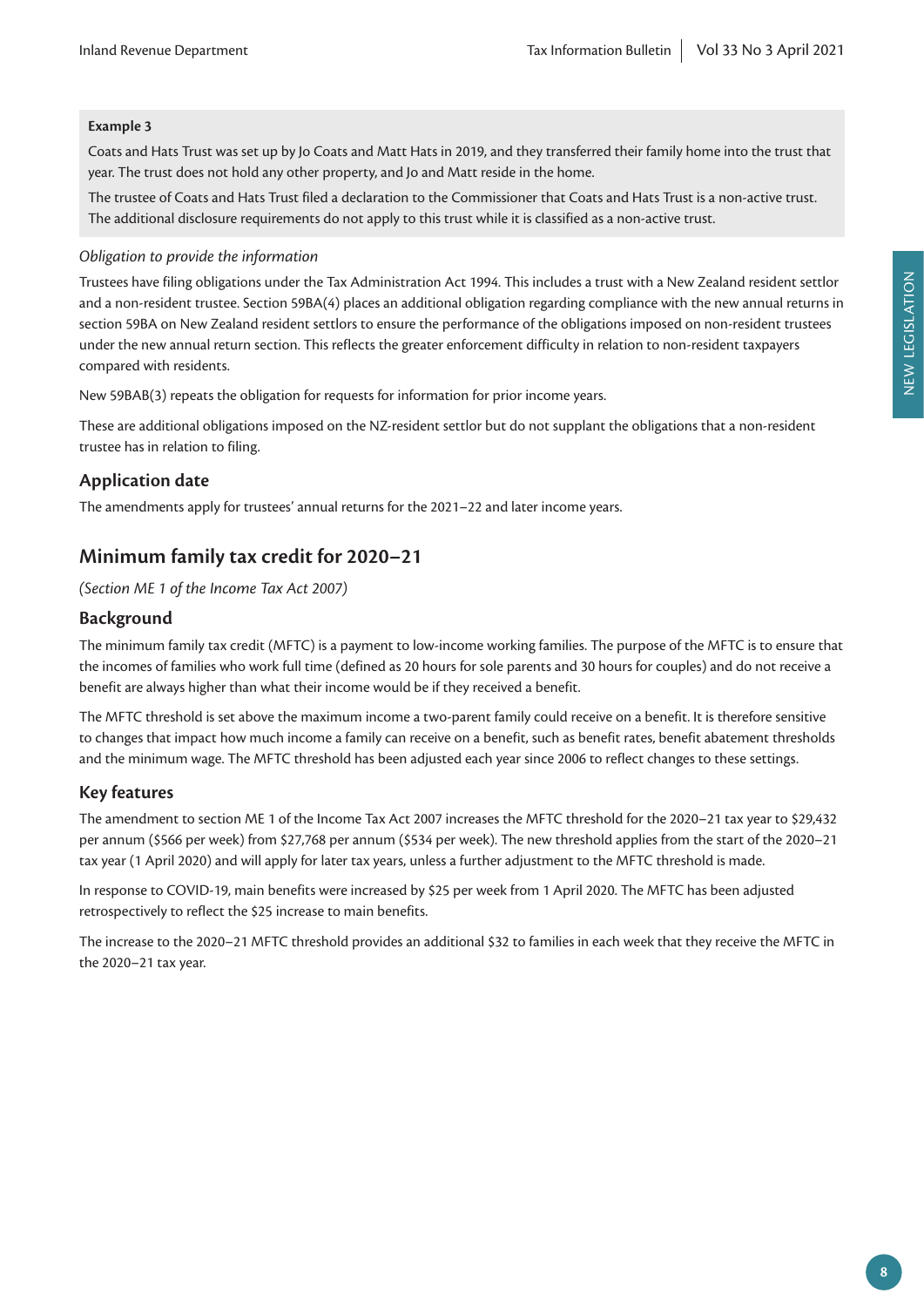# Taxation (COVID-19 Resurgence Support Payments and Other Matters) Act 2021

# **Overview**

The Taxation (COVID-19 Resurgence Support Payments and Other Matters) Bill was passed under urgency on 16 February 2021. The new Act received Royal assent on 18 February 2021. It amends the Tax Administration Act 1994 and the Income Tax Act 2007.

The new legislation allows the Commissioner of Inland Revenue to make grants to eligible businesses impacted by increases to the COVID-19 alert levels and increases the minimum family tax credit threshold.

# **COVID-19 Resurgence Support Payments Scheme**

*Sections 3, 7AAB, 7AAC, 157, and schedule 7 of the Tax Administration Act 1994; sections MB 13 and YA 1 of the Income Tax Act 2007*

The Act provides authorisation for the Commissioner of Inland Revenue to make grants to eligible businesses under the COVID-19 Resurgence Support Payments Scheme (the scheme) and to administer the scheme on behalf of the Government.

## **Background**

The Act contains a number of amendments to support the scheme to assist businesses who are adversely affected by increases to the COVID-19 alert levels.

The scheme is administered by Inland Revenue.

More detailed information on the operation of the scheme is available at **www.ird.govt.nz/covid-19/business-and-organisations/employing-staff/financial-support/resurgence-support-payment**

#### **Key features**

The new Act makes the following changes to the Tax Administration Act 1994 (TAA).

- Inserting new section 7AAB authorising the Commissioner of Inland Revenue to make grants to eligible businesses.
- Inserting new section 7AAC which allows the scheme to be activated by Order in Council.
- Amending the definition of "tax" in section 3 of the TAA to allow Inland Revenue to use its existing debt management and care and management powers to administer the scheme.
- Amending schedule 7 of the TAA to allow the Commissioner of Inland Revenue to publish information relating to the scheme, including names of persons to whom the Commissioner has made a grant under the scheme.

## **Application date**

The amendments apply from the date the Act received Royal assent.

#### **Detailed analysis**

The Act amends the Tax Administration Act 1994 and the Income Tax Act 2007.

#### *Section 3 of the Tax Administration Act 1994*

The definition of "tax" in section 3 of the Tax Administration Act 1994 is amended to include an amount payable in relation to the grant made under the scheme. The amendment would allow Inland Revenue to use its existing debt management and care and management powers to administer the grant.

#### *Section 7AAB of the Tax Administration Act 1994*

The new section 7AAB authorises the Commissioner of Inland Revenue to make a grant under the scheme to an eligible applicant when the scheme has been activated. The subsection (1) outlines:

- the main criteria for activating the scheme an escalation in alert levels, and
- the main eligibility criteria that the applicant has suffered a significant reduction in revenue as a result of the escalation in alert levels.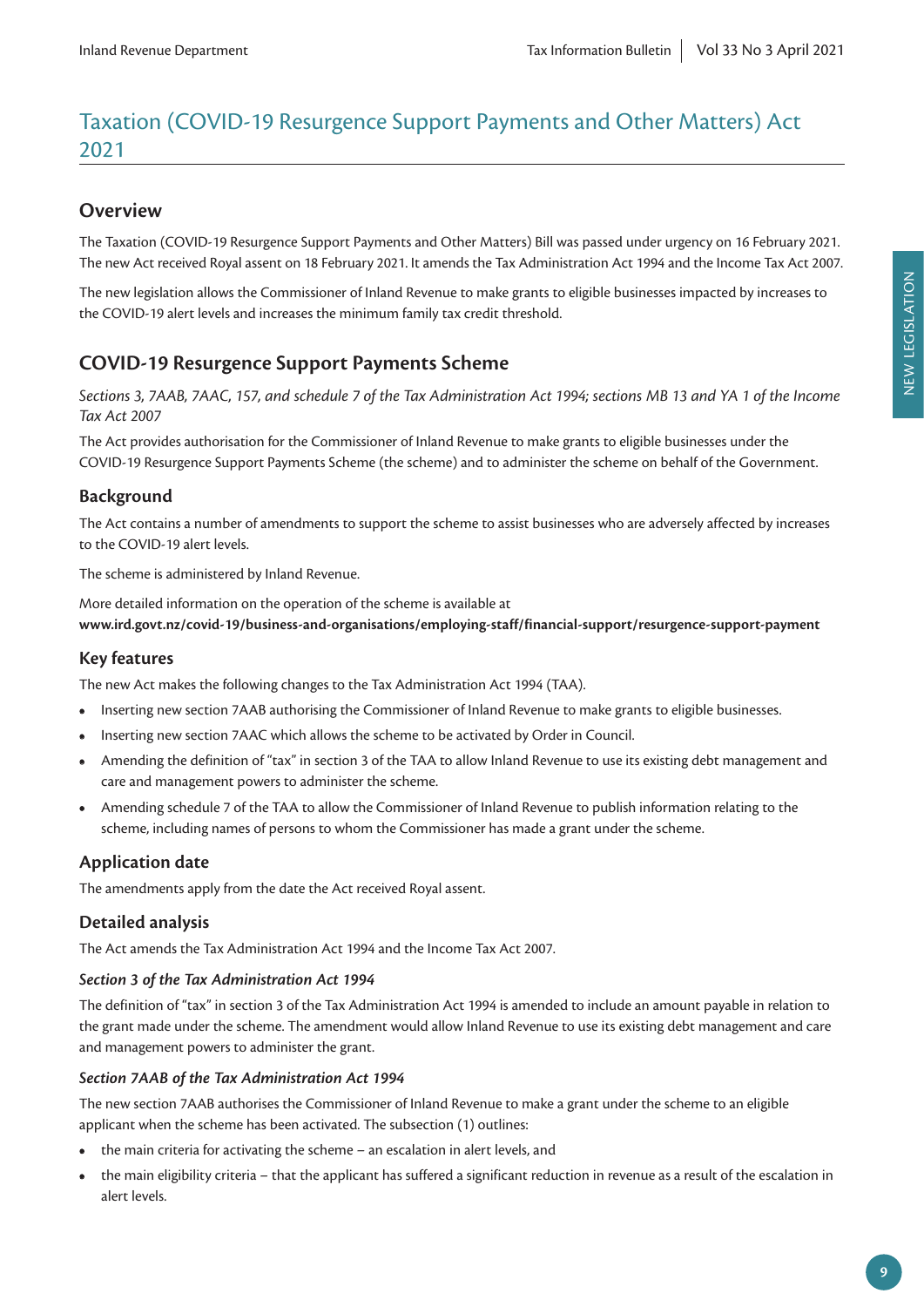While the details of these two criteria have not been specified in the Act, the policies underpinning the scheme are as follows.

- The scheme may be activated when there is an increase in alert level from alert level 1 to alert level 2 or higher, and after remaining at an alert level higher than 1 for 7 days or more.
- A reduction in revenue of 30% or more constitutes "a significant reduction in revenue". This is to be calculated by comparing a 7-day period at alert level 2 or higher with the typical weekly revenue in the 6 weeks preceding the move from alert level 1.
- The amount of decline in revenue will also be used to determine the size of the grant the applicant is eligible to receive. The amount of the grant will be the lower of the amount calculated using the formula (\$1,500 plus \$400 per FTE) and four times the amount the applicant's revenue has declined by as declared by them in their application.

In the event of an increase in alert levels from alert level 1, subsection (2) authorises the Commissioner of Inland Revenue to make a grant under the scheme to an eligible person provided that the scheme has been activated by an Order in Council made under the new section 7AAC.

Once the scheme has been activated, subsection (3) requires the Commissioner of Inland Revenue to determine and publish the eligibility criteria and determine the terms and conditions of the scheme.

Subsections (6) and (7) require the entire amount of the grant, and any amount payable under the terms such as interest and penalties if any, to be paid back to the Commissioner of Inland Revenue under particular circumstances. This would ordinarily be when a person receives the grant despite not meeting the eligibility requirements, or when the recipient of the grant breaches the terms and conditions of the grant. However other circumstances may be specified in the terms and conditions.

Subsection (8) clarifies that the recipient of the grant must keep sufficient records to demonstrate that they meet the eligibility requirements and that they have not breached the terms and conditions. This information keeping requirement extends to the person who applied for the grant on behalf of the recipient.

Subsection (10) allows for the scheme to be activated and grants made under this scheme for increases in alert levels prior to the enactment of this Bill.

#### *Section 7AAC of the Tax Administration Act 1994*

The new section 7AAC allows the scheme to be activated by Order in Council. Such an Order in Council may describe a class or classes of persons who may apply for support under the scheme and specify:

- the period in which the scheme will operate
- the amount of the grant, and
- any amendments to the scheme as required.

Section 7AAC also allows the Order in Council to extend, renew, or replace a time limit in relation to the publication of information in relation to the scheme.

#### *Section 157 of the Tax Administration Act 1994*

The definition of "income tax" in section 157(10) of the Tax Administration Act 1994 is amended to include the entire amount of the grant that the recipient has to pay back. In the event that the recipient makes a default in the repayment of the grant to the Commissioner of Inland Revenue, the Commissioner is able to pursue the outstanding balance by issuing a notice under section 157.

#### *Schedule 7, part A, clause 13B of the Tax Administration Act 1994*

The new clause 13B in schedule 7, part A, of the Tax Administration Act 1994 allows the Commissioner of Inland Revenue to publish information relating to the scheme. Information that the Commissioner intends to publish includes the names of the persons to whom the Commissioner makes a grant under the scheme. However, the Commissioner is limited in the types of information that can be published and the clause imposes a time limit of 24 months for the information to remain published. This time limit may be extended by Order in Council made under section 7AAC on the recommendation of the Minister of Revenue.

Although this is not specified in the Act, the current policy on the publication of information is that only the following will be published:

- the name of the recipient of the grant
- the amount paid, and
- the period of alert level escalation for which this payment relates.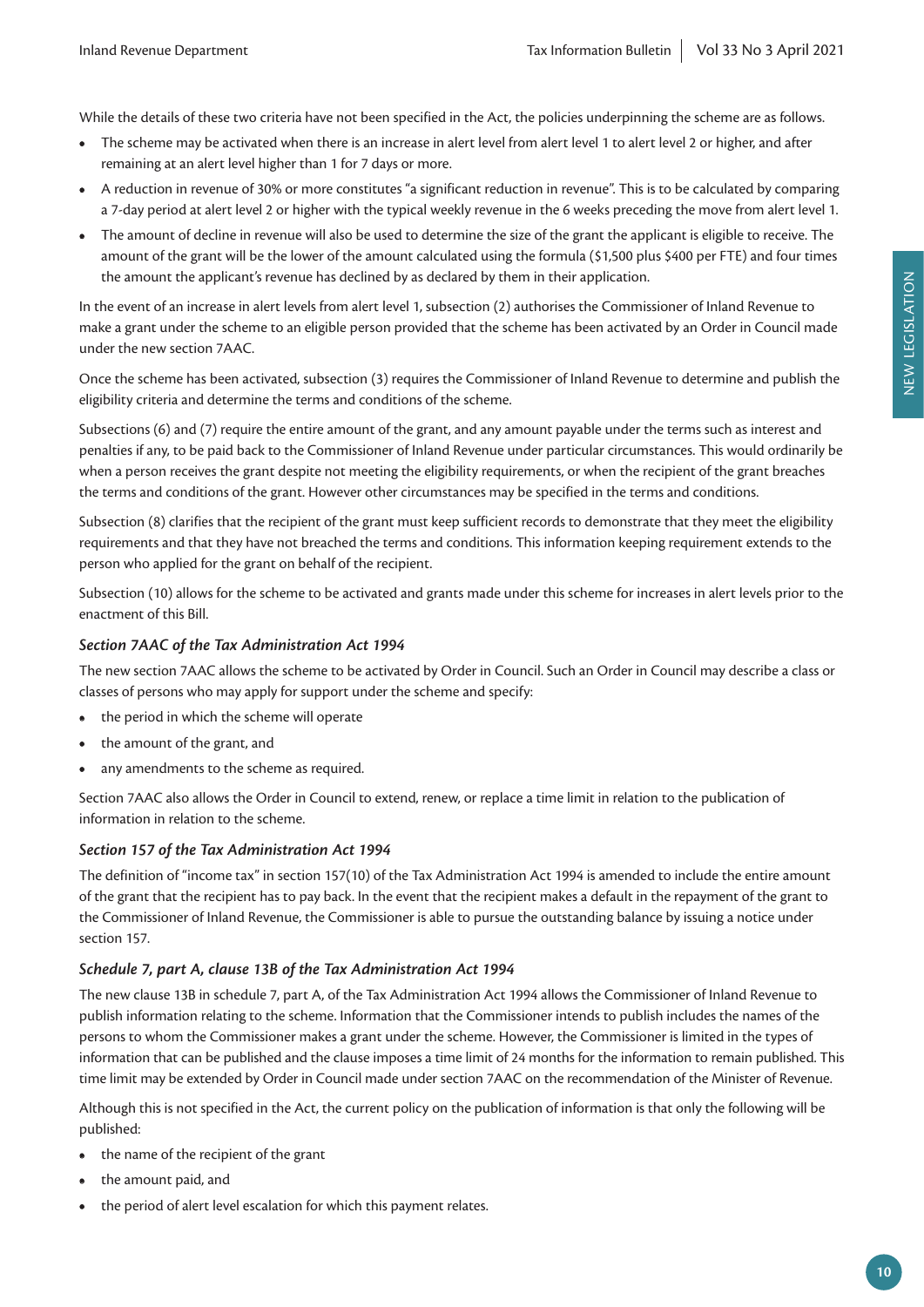- the recipient has fewer than three employees, or
- the amount paid is capped four times the declared revenue decline.

The information will be published on a searchable database on the Inland Revenue website.

#### *Section MB 13 of the Income Tax Act 2007*

The amendment to section MB 13 of the Income Tax Act 2007 excludes a payment under the scheme from the calculation of a person's family scheme income. The rationale behind this is a grant made under the scheme is for business purposes only. As the grant is not available for private use, it should not be included in calculating a person's family scheme income.

#### *Section YA 1 of the Income Tax Act 2007*

The definition of "exempt interest" in section YA 1 of the Income Tax Act 2007 is amended to include interest payable in relation to the repayment of a grant under the scheme. This amendment relates to resident withholding tax (RWT) and ensures the grant recipient does not have to deduct RWT on any interest charged by the Commissioner of Inland Revenue.

#### **Minimum family tax credit threshold increased**

#### *Section ME 1 of the Income Tax Act 2007*

The Act increases the minimum family tax credit (MFTC) threshold to align with the increases in benefit abatement thresholds.

#### **Background**

From 1 April 2021, the benefit abatement thresholds will increase, allowing beneficiaries to earn a greater amount of additional income before their benefits start to reduce. As a consequence, the MFTC threshold is increased from 1 April 2021.

#### **Key features**

The Act increases the MFTC threshold (described as the "prescribed amount" in section ME 1(3)(a)) of the Income Tax Act 2007) from \$29,432 to \$30,576, for the purposes of calculating MFTC entitlements (section ME 1(2)). The increase in the prescribed amount represents a \$22 increase in weekly income for MFTC recipients.

#### **Application date**

The increase applies from 1 April 2021.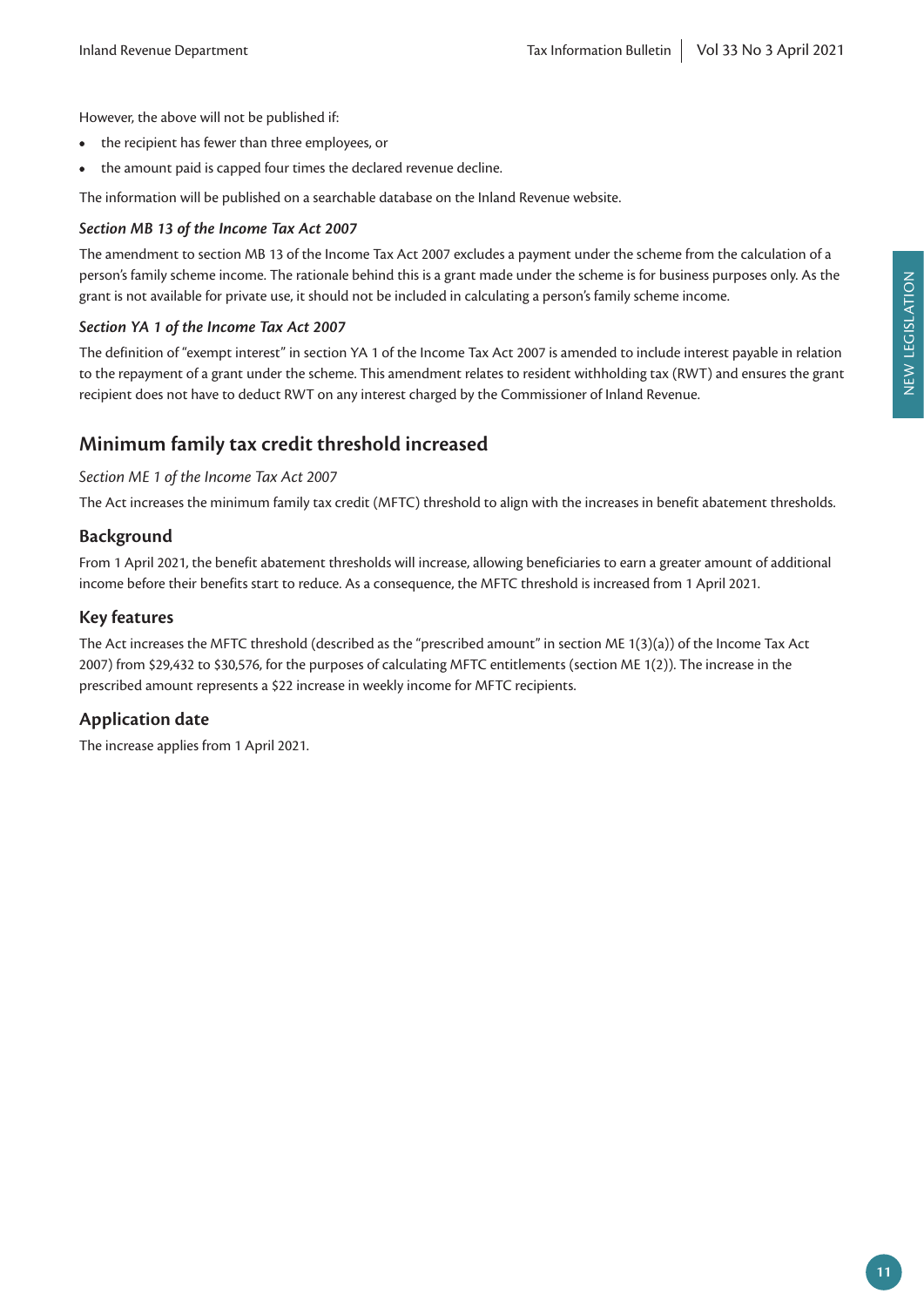# The COVID-19 Resurgence Support Payments Scheme (March 2021) Order 2021

The COVID-19 Resurgence Support Payments Scheme (March 2021) Order 2021 came into force on 8 March 2021 (the Order). This Order continues the COVID-19 resurgence support payments scheme first activated on 23 February by the COVID-19 Resurgence Support Payments Scheme (February 2021) Order 2021.

#### **Background**

Section 7AAB of the Tax Administration Act 1994 (the TAA) authorises the Commissioner of Inland Revenue to make grants under the COVID-19 Resurgence Support Payments Scheme (the Scheme) if there is a period of raised COVID-19 alert levels in New Zealand. In general, the Scheme will be activated when there is a period of 7 days or more at the raised alert levels. The intention of the scheme is to provide for grants to be made to support businesses to cover their fixed costs when there is an escalation in COVID-19 alert levels and a reduction in revenue is suffered as a result.

Section 7AAC of the TAA is an empowering provision for the making of an Order in Council activating the Scheme, and determining the class of persons who can apply for the scheme and the payment amount.

On 15 February 2021, COVID-19 alert levels in New Zealand were raised. This escalation lasted 7 days, triggering the activation of the Scheme. New Zealand returned to alert level 1 on 22 February 2021. The *COVID-19 Resurgence Support Payments Scheme (February 2021) Order 2021* (the February Order) came into force on 23 February 2021 activating the Scheme.

On 28 February 2021, there was a further escalation of the alert levels for a period of at least 7 days, triggering a further affected revenue period for which applications may be submitted under the Scheme. The extension was made in the *COVID-19 Resurgence Support Payments Scheme (March 2021) Order 2021* (the March Order) which came into force on 8 March. The February Order was revoked on 8 March 2021.

The March Order continues the Scheme until the first working day that is at least one month after all of New Zealand returns to alert level 1.

#### *Class of persons covered*

The March Order sets out the class of persons eligible for a grant.

An eligible person must be one of:

- an individual who is self-employed
- a body corporate or an unincorporated body
- a registered charity
- an incorporated society
- a post-settlement governance entity
- a trust
- a partnership (as defined in sections 8 and 9 of the Partnership Law Act 2019)
- any department of State or organisation in the State services (as defined in section 5 of the Public Service Act 2020) that is approved by the Minister of Finance as a participant in the Scheme
- a non-government organisation
- a pre-revenue firm; or
- a joint venture.

The person must be living in New Zealand, or if a non-natural person, registered or otherwise established in New Zealand. The person may be entitled<sup>1</sup> to receive a grant of money under the Scheme if they experience a minimum 30% revenue decline when comparing a consecutive 7-day period before the escalation in alert levels with a consecutive 7-day period that anywhere in New Zealand was at alert level 2 or above. The person must apply this revenue decline test in accordance with the eligibility criteria set by the Commissioner of Inland Revenue.

A person may be eligible for one payment each time there has been an escalation in alert levels for at least 7 days, and the Government has activated the Scheme in respect of that escalation.

To qualify for a grant for the first resurgence of COVID 19, the 7-day period used to demonstrate a decline in revenue must be between 15 February to 22 February 2021 (both dates inclusive).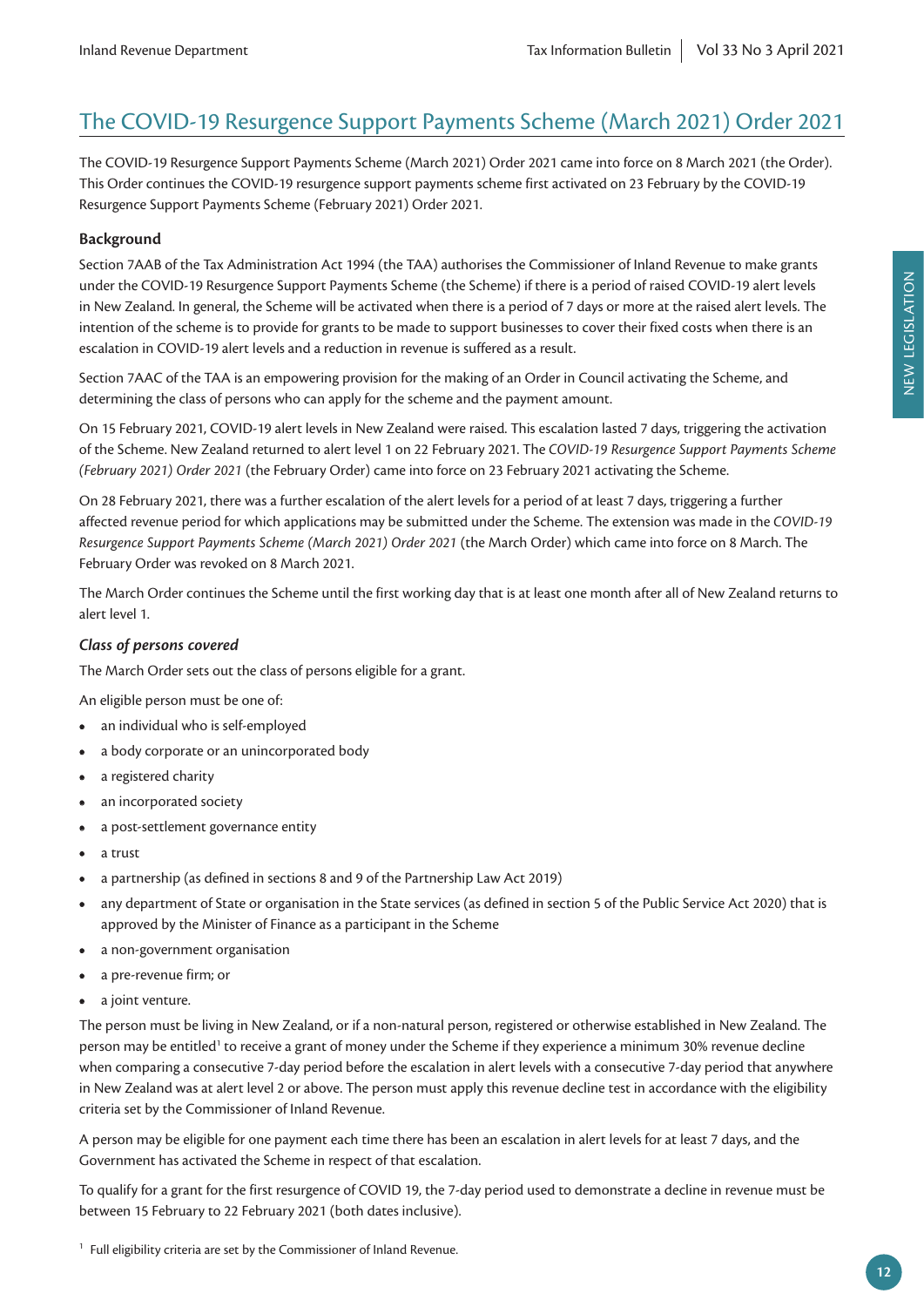To qualify for a grant for the second resurgence of COVID 19, the 7-day period used to demonstrate a decline in revenue must be within 28 February until the date immediately before all areas of New Zealand return to Alert level 1 (both dates inclusive).

Further eligibility requirements have been set out by the Commissioner of Inland Revenue under section 7AAB(3) of the Tax Administration Act 1994 and are published on the Inland Revenue website **www.ird.govt.nz/covid-19/business-and-organisations/resurgence-support-payment/eligibility**.

#### *Amount of the grant*

The March Order sets out the amount of the payment that the person will be entitled to as the lesser of:

- \$1,500 plus \$400 for each full-time equivalent worker employed by the person (up to a maximum of 50 full-time equivalent workers); or
- 4 times the amount by which the eligible person's revenue has declined.

If they meet the relevant eligibility criteria, a person will be entitled to a payment for each period of escalation.

#### **Applications**

Applications in response to the first escalation opened on 23 February 2021 and may be submitted until the end of day on 22 March 2021. Applications for the second escalation opened on 8 March 2021. Further procedural requirements in relation to the making of an application have been set out by the Commissioner of Inland Revenue under section 7AAB(3) of the Tax Administration Act 1994 and are published on the Inland Revenue website **www.ird.govt.nz/covid-19/business-and-organisations/resurgence-support-payment/apply**.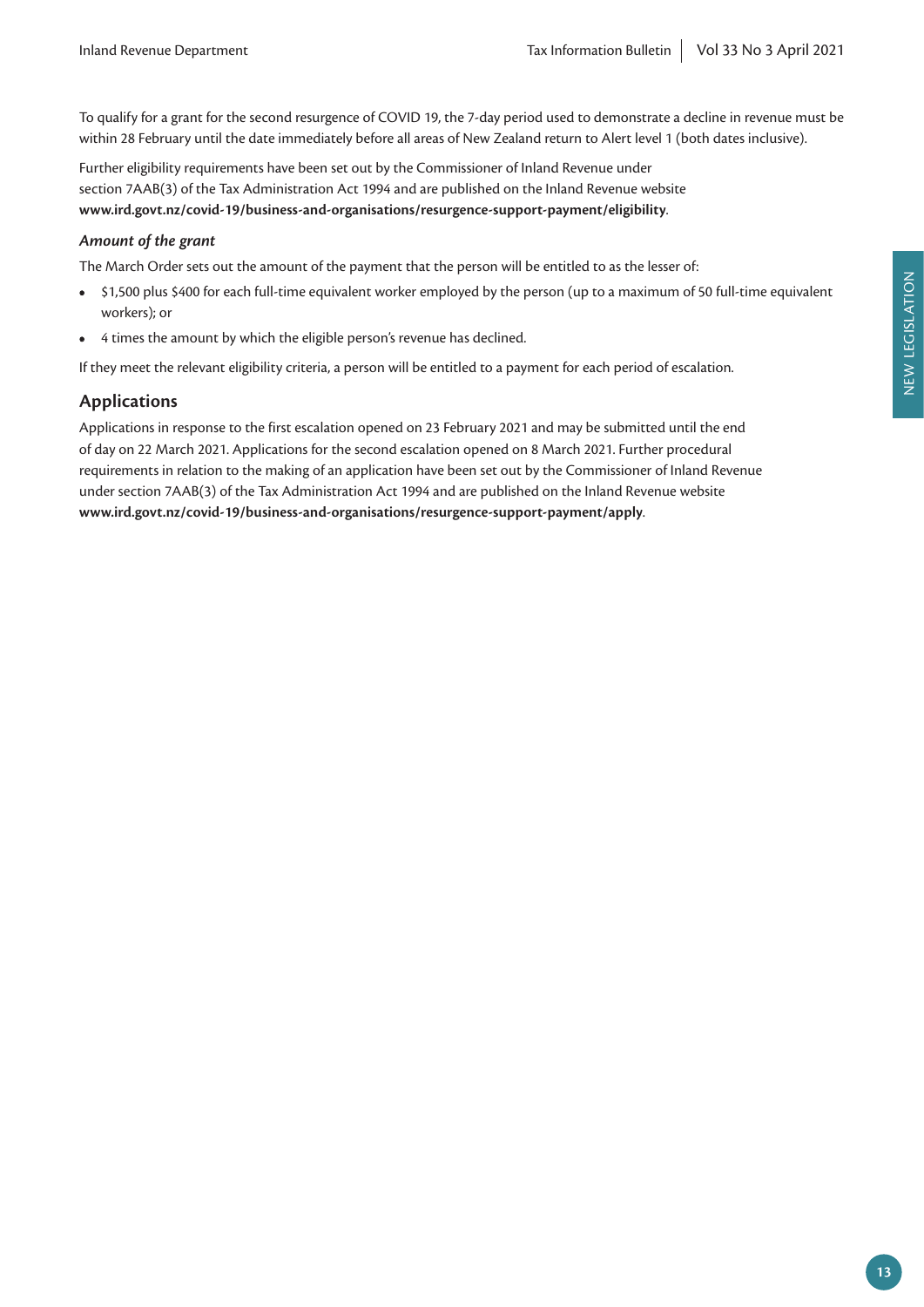# **LEGISLATION AND DETERMINATIONS**

This section of the *TIB* covers items such as recent tax legislation and depreciation determinations, livestock values and changes in FBT and GST interest rates.

# 2021 International tax disclosure exemption ITR32

#### **Introduction**

Section 61 of the Tax Administration Act 1994 ("TAA") requires taxpayers to disclose interests in foreign entities.

Section 61(1) of the TAA states that a person who has a control or income interest in a foreign company or an attributing interest in a foreign investment fund ("FIF") at any time during the income year must disclose the interest held. In the case of partnerships, disclosure needs to be made by the individual partners in the partnership. The partnership itself is not required to disclose.

Section 61(2) of the TAA allows the Commissioner of Inland Revenue to exempt any person or class of persons from this requirement if disclosure is not necessary for the administration of the international tax rules (as defined in section YA 1) contained in the Income Tax Act 2007 ("ITA").

To balance the revenue forecasting and risk assessment needs of the Commissioner with the compliance costs of taxpayers providing the information, the Commissioner has issued an international tax disclosure exemption under section 61(2) of the TAA that applies for the income year corresponding to the tax year ended 31 March 2021. This exemption may be cited as "International Tax Disclosure Exemption ITR32 "("the 2021 disclosure exemption") and the full text appears at the end of this item.

#### **Scope of exemption**

The scope of the 2021 disclosure exemption is the same as the 2020 disclosure exemption.

#### **Application date**

This exemption applies for the income year corresponding to the tax year ended 31 March 2021.

#### **Summary**

In summary, the 2021 disclosure exemption **removes** the requirement of a resident to disclose:

- An interest in a foreign company if the resident has an income interest of less than 10% in that company and either that income interest is not an attributing interest in a FIF or it falls within the \$50,000 de minimis exemption (see section CQ 5(1)(d) and section DN 6(1)(d) of the ITA). The de minimis exemption does not apply to a person that has opted out of the de minimis threshold by including in the income tax return for the income year an amount of FIF income or loss.
- If the resident is not a widely-held entity, an attributing interest in a FIF that is a direct income interest of less than 10%, if the foreign entity is incorporated (in the case of a company) or otherwise tax resident in a treaty country or territory, and the fair dividend rate or comparative value method of calculation is used.
- If the resident is a widely-held entity, an attributing interest in a FIF that is a direct income interest of less than 10% (or a direct income interest in a foreign PIE equivalent) if the fair dividend rate or comparative value method is used for the interest. The resident is instead required to disclose the end-of-year New Zealand dollar market value of all such investments split by the jurisdiction in which the attributing interest in a FIF is held or listed.

The 2021 disclosure exemption also removes the requirement for a non-resident or transitional resident to disclose interests held in foreign companies and FIFs.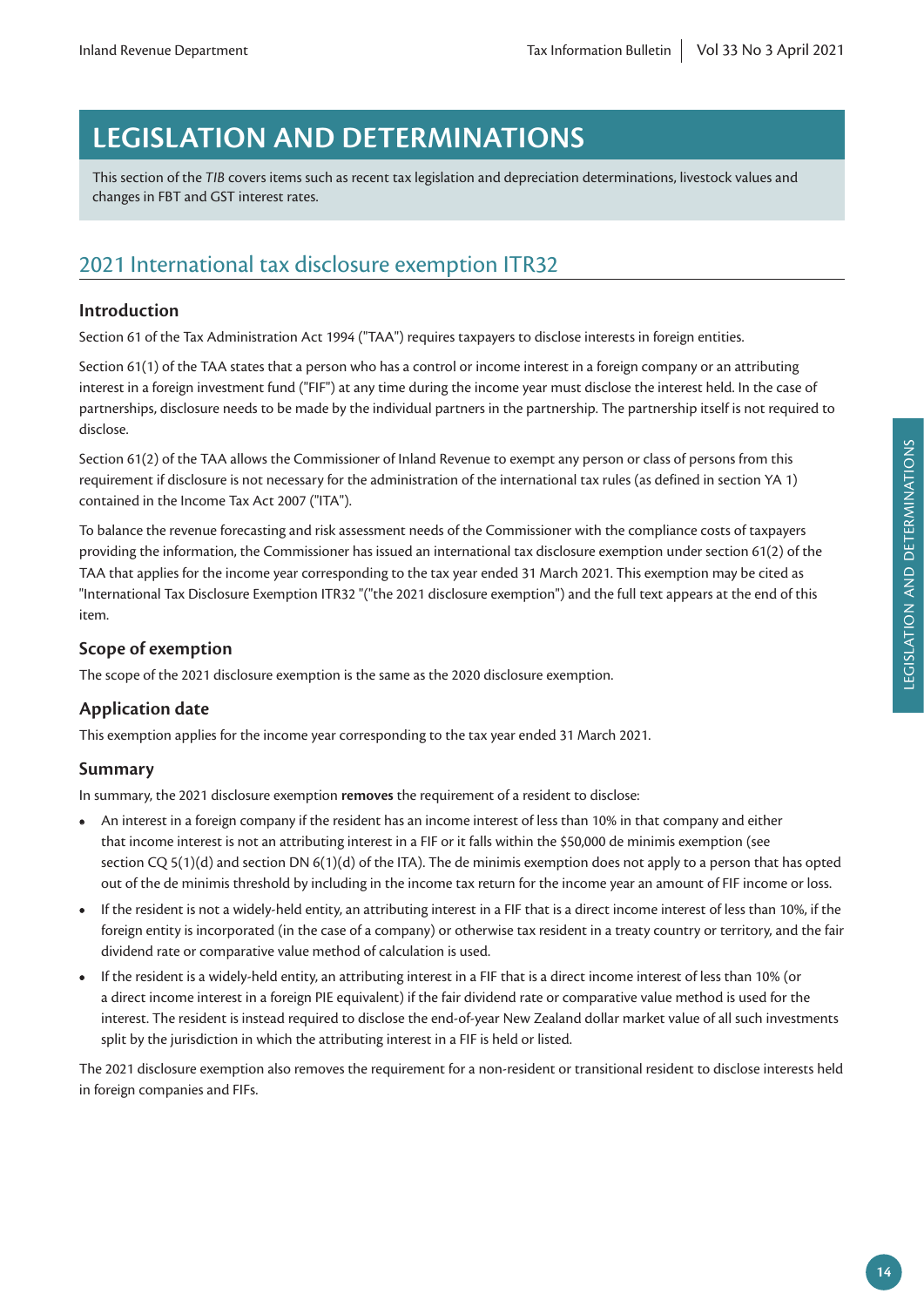## **Commentary**

Generally, residents who hold an income interest or a control interest in a foreign company, or an attributing interest in a FIF are required to disclose these interests to the Commissioner. These interests are considered in further detail below.

Attributing interest in a FIF

A resident is required to disclose an attributing interest in a FIF if FIF income or a FIF loss is calculated using one of the following calculation methods:

- attributable FIF income, deemed rate of return or cost methods; or
- fair dividend rate or comparative value methods, if the resident is a "widely-held entity"; or
- fair dividend rate or comparative value methods, if the resident is not a "widely-held entity" and either the foreign entity is incorporated or otherwise tax resident in a country or territory with which New Zealand does not have a double tax agreement in force as at 31 March 2021, or the resident has a direct income interest of 10% or more.

For the purpose of this disclosure exemption, the term "double tax agreement" does not include tax information exchange agreements or collection agreements and is limited to the double tax agreements in force as at 31 March 2021 with the 40 countries or territories listed below.

| Australia      | France    | Mexico                    | Spain                    |
|----------------|-----------|---------------------------|--------------------------|
| Austria        | Germany   | <b>Netherlands</b>        | Sweden                   |
| Belgium        | Hong Kong | Norway                    | Switzerland              |
| Canada         | India     | Papua New Guinea          | Taiwan                   |
| Chile          | Indonesia | Philippines               | Thailand                 |
| China          | Ireland   | Poland                    | Turkey                   |
| Czech Republic | Italy     | <b>Russian Federation</b> | United Arab Emirates     |
| Denmark        | Japan     | Samoa                     | United Kingdom           |
| Fiji           | Korea     | Singapore                 | United States of America |
| Finland        | Malaysia  | South Africa              | Viet Nam                 |
|                |           |                           |                          |

For the purpose of this disclosure exemption, a "widely-held entity" is an entity which is a:

- portfolio investment entity (this includes a portfolio investment-linked life fund); or
- widely-held company; or
- widely-held superannuation fund; or
- widely-held group investment fund ("GIF").

Portfolio investment entity, widely-held company, widely-held superannuation fund and widely-held GIF are all defined in section YA 1 of the ITA.

The disclosure required, by widely-held resident entities, of attributing interests in FIFs in which the resident has a direct income interest of less than 10% (or a direct income interest in a foreign PIE equivalent) and for which they use the fair dividend rate or the comparative value method of calculation is that, for each calculation method, they disclose the end-of-year New Zealand dollar market value of investments split by the jurisdiction in which the attributing interest in a FIF is held, listed, organised or managed.

In the event that the jurisdiction is not easily determined, a further option of a split by currency in which the investment is held will also be accepted as long as it is a reasonable proxy - that is at least 90-95% accurate - for the underlying jurisdiction in which the FIF is held, listed, organised or managed. Investments denominated in euros will not be able to meet this test and so euro denominated investments will need to be split into the underlying jurisdictions.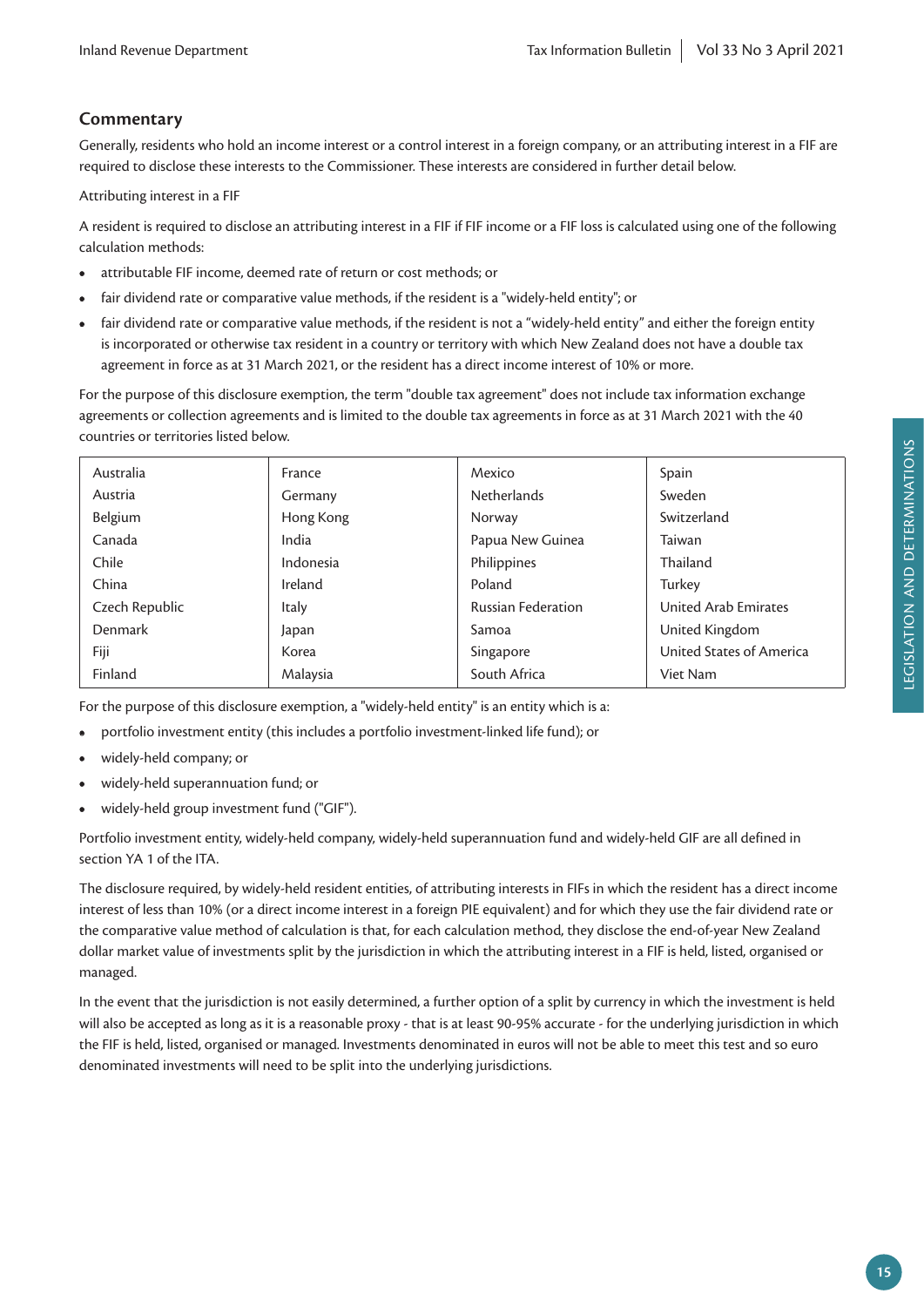### *FIF interests*

The types of interests that fall within the scope of section 61(1) of the TAA are:

- rights in a foreign company (a company includes any entity deemed to be a company for the purposes of the ITA (e.g. a unit trust))
- rights in a foreign superannuation scheme held by a person as a beneficiary or member, if the person acquired the interest before 1 April 2014 and treated the interest as a FIF interest in a return of income filed before 20 May 2013 and for all subsequent income years
- rights in a foreign superannuation scheme held by a person as a beneficiary or member, if the person's interest in the scheme was first acquired whilst the person was tax resident of New Zealand
- rights to benefit from a life insurance policy offered and entered into outside New Zealand
- rights in an entity specified in schedule 25, part A of the ITA.

However, interests that are exempt (under sections EX 31 to EX 43 of the ITA) from being an attributing interest in a FIF do not have to be disclosed. The following is a summary of these exemptions:

- certain interests in Australian resident companies included on the official list of the Australian Stock Exchange and required to maintain a franking account (refer to Inland Revenue's website **www.ird.govt.nz** (keyword: other exemptions))
- certain interests in Australian unit trusts that have a New Zealand RWT proxy and either a high turnover or high distributions
- interests held by a natural person in foreign superannuation schemes that are an Australian approved deposit fund, Australian exempt public sector superannuation scheme, Australian regulated superannuation fund or Australian retirement savings account
- income interests of 10% or more in controlled foreign companies ("CFCs") (although separate disclosure is required of these as interests in foreign companies – refer below)
- certain interests of 10% or more in foreign companies that are treated as resident, and subject to tax, in Australia (although separate disclosure is required of these as interests in foreign companies – refer below)
- interests in certain unlisted grey-list companies which have migrated out of New Zealand for a year which begins within 10 years of that migration, where the person has held the interests continuously since the migration and the company has retained a significant presence in New Zealand through a fixed establishment
- interests in certain unlisted grey-list companies which hold more than 50% of a New Zealand company for a year which begins within 10 years of the company first holding that 50%, where the New Zealand company has retained a significant presence in New Zealand
- certain interests in grey-list companies resulting from shares acquired under a venture investment agreement
- interests in certain grey-list companies resulting from the acquisition of shares under certain employee share schemes
- certain interests held by natural persons in FIFs located in a country where exchange controls prevent the person deriving amounts from the interests, or from disposing of the interests, in New Zealand currency or consideration readily convertible to New Zealand currency.
- certain interests in foreign superannuation schemes or life insurance policies (offered and entered into outside New Zealand) held by natural persons who acquired the interests when a non-resident or transitional resident
- beneficial interests in foreign superannuation schemes which are not FIF superannuation interests
- certain interests in pensions or annuities provided by FIFs and held by natural persons who acquired the interests when a non-resident (or in certain cases, a resident) (see Inland Revenue's guide **Overseas pensions and annuity schemes - IR257** for more information).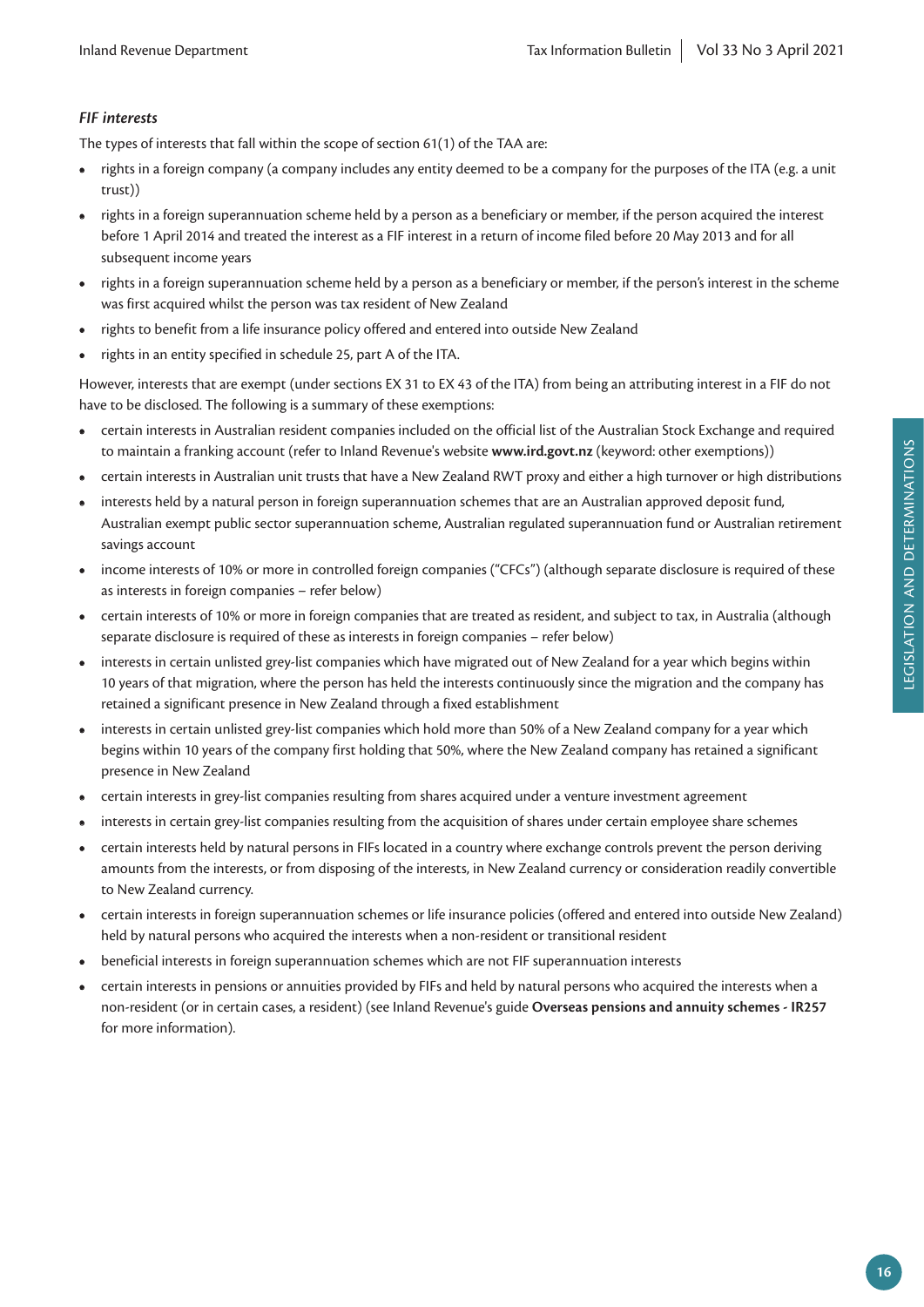#### *De minimis*

Interests of less than 10% in foreign companies which are attributing interests in a FIF held by a natural person not acting as a trustee also do not have to be disclosed if the total cost of the interests is \$50,000 or less at all times during the income year. This disclosure exemption is made because no FIF income under section CQ 5 of the ITA or FIF loss under section DN 6 of the ITA arises in respect of these interests.

**•** This de minimis exemption does not apply to a person who has included in the income tax return for the year a FIF income or loss. Please note that a person opting out of the de minimis threshold is generally required to continue to apply the FIF rules in each subsequent tax year. Where a person has included FIF income or loss from attributing interests in FIFs where the total cost was \$50,000 or less in 1 of the preceding 4 income years, they will be required to apply the FIF rules in the current year.

#### *Format of disclosure*

The forms for the disclosure of FIF interests are as follows:

- IR443 form for the deemed rate of return method
- IR447 form for the fair dividend rate method (for individuals or non-widely-held entities)
- IR448 form for the comparative value method (for individuals or non-widely-held entities)
- IR449 form for the cost method
- IR458 spreadsheet form (this spreadsheet form can be used to make electronic disclosures for all methods)
- myIR income tax return attachment form (this form can be used to make electronic disclosures for all methods)

The IR458 spreadsheet and myIR income tax return attachment forms, which are the only disclosure options for the fair dividend rate and comparative value methods for widely-held entities, must be filed online. Disclosure of FIF interests by widely-held entities using the fair dividend rate or comparative value methods may be made by country rather than by individual investment where the direct income interests are less than 10% (or are direct income interests in a foreign PIE equivalent).

If you choose the spreadsheet option you will be able to save the form as a working paper on your computer. When completed, submit the form by logging into your myIR account and uploading it as part of the electronic income tax return filing process, or by logging into your myIR account and attaching it to a web message with 'FIF disclosure' in the subject line.

Alternatively, you can complete the myIR income tax return attachment disclosure form online when preparing your income tax return electronically in myIR.

The IR443, IR447, IR448, IR449 and IR458 forms can be found at **www.ird.govt.nz/income-tax/income-tax-for-businesses-andorganisations/types-of-business-income/foreign-investment-funds-fifs/file-a-foreign-investment-fund-disclosure**. Click 'Other ways to do this' on this web page to access the IR458 spreadsheet form.

#### *Income interest of 10% or more in a foreign company*

A resident is required to disclose an income interest of 10% or more in a foreign company. This obligation to disclose applies to all foreign companies regardless of the country of residence. For this purpose, the following income interests need to be considered:

- a. an income interest held directly in a foreign company
- b. an income interest held indirectly through any interposed foreign company
- c. an income interest held by an associated person (not being a CFC) as defined by subpart YB of the ITA.

To determine whether a resident has an income interest of 10% or more for CFCs, sections EX 14 to EX 17 of the ITA should be applied. To determine whether a resident has an income interest of 10% or more in any entity that is not a CFC, for the purposes of this exemption, sections EX 14 to EX 17 should be applied to the foreign company as if it were a CFC.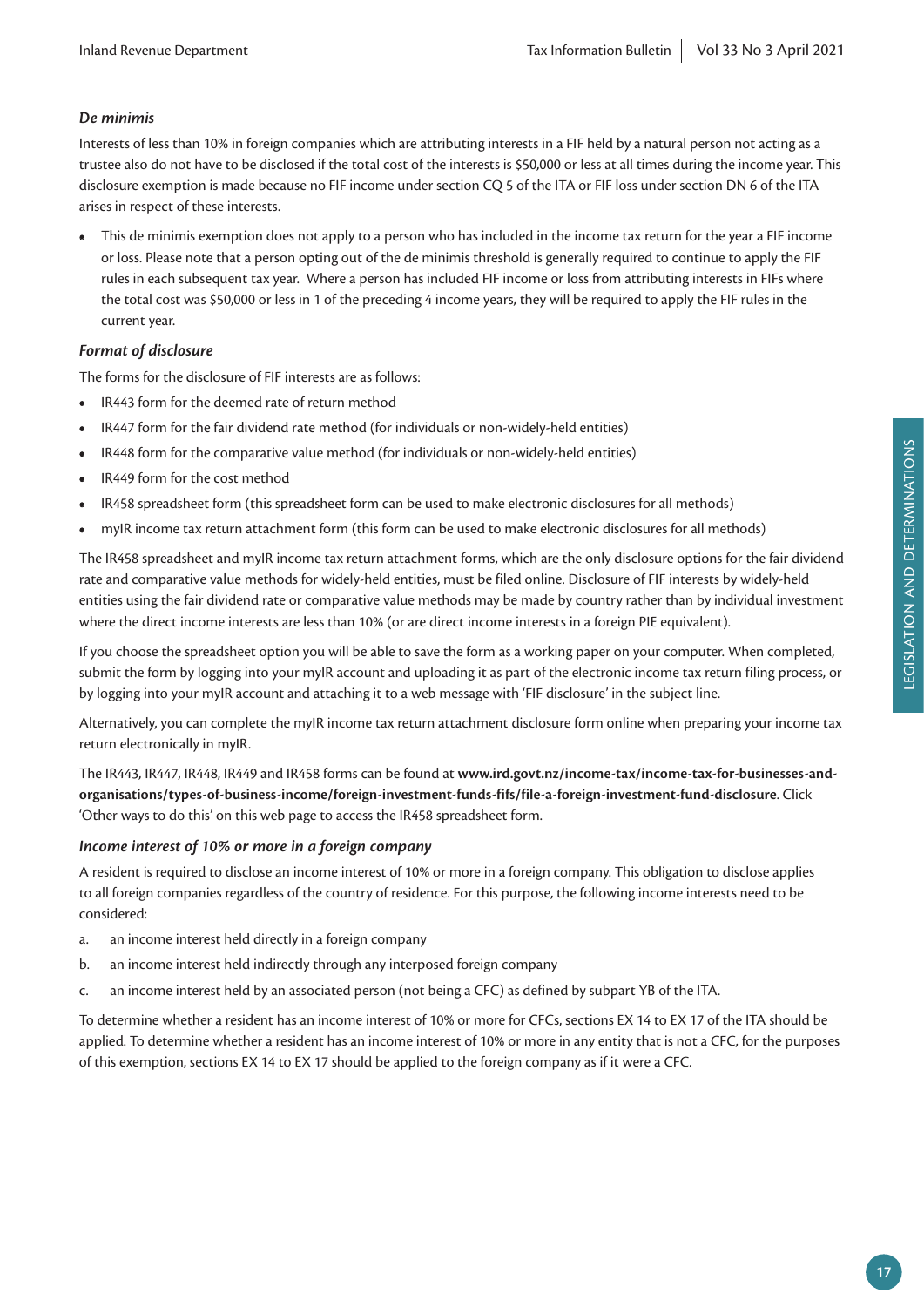#### *Format of disclosure*

The forms for disclosure of all interests in a CFC are:

- IR458 spreadsheet form, or
- myIR income tax return attachment form

If you choose the spreadsheet option you will be able to save the form as a working paper on your computer. When completed, submit the form by logging into your myIR account and uploading it as part of the electronic income tax return filing process.

Alternatively, you can complete the myIR income tax return attachment disclosure form online when preparing your income tax return electronically in myIR.

The IR458 spreadsheet form must be accessed online at **www.ird.govt.nz** (keyword: IR458).

Please note that electronic filing is a mandatory requirement for CFC disclosure.

#### *Overlap of interests*

It is possible that a resident may be required to disclose an interest in a foreign company which also constitutes an attributing interest in a FIF. For example, a person with an income interest of 10% or greater in a foreign company that is not a CFC is strictly required to disclose both an interest held in a foreign company and an attributing interest in a FIF.

To meet disclosure requirements, only one form of disclosure is required for each interest. If the interest is an attributing interest in a FIF, then the appropriate disclosure for the calculation method, as discussed previously, must be made.

In all other cases, where the interest in a foreign company is not an attributing interest in a FIF, the IR458 spreadsheet form or myIR income tax return attachment form for CFCs must be filed.

#### *Interests held by non-residents and transitional residents*

Interests held by non-residents and transitional residents in foreign companies and FIFs do not need to be disclosed.

This would apply for example to an overseas company operating in New Zealand (through a branch) in respect of its interests in foreign companies and FIFs; or to a transitional resident with interests in a foreign company or an attributing interest in a FIF.

Under the international tax rules, non-residents and transitional residents are not required to calculate or attribute income under either the CFC or FIF rules. Therefore, disclosure of non-residents' or transitional residents' holdings in foreign companies or FIFs is not necessary for the administration of the international tax rules and so an exemption is made for this group.

#### **Persons not required to comply with section 61 of the Tax Administration Act 1994**

This exemption may be cited as "International Tax Disclosure Exemption ITR32".

#### **1. Reference**

This exemption is made under section 61(2) of the Tax Administration Act 1994 ("TAA"). It details interests in foreign companies and attributing interests in foreign investment funds ("FIFs") in relation to which any person is not required to comply with the requirements in section 61 of the TAA to make disclosure of their interests, for the income year ended 31 March 2021.

#### **2. Interpretation**

For the purpose of this disclosure exemption:

- to determine an income interest of 10% or more in a foreign company, sections EX 14 to EX 17 of the Income Tax Act 2007 ("ITA") apply for interests in controlled foreign companies ("CFCs"). In the case of attributing interests in FIFs, those sections are to be applied as if the FIF were a CFC, and
- "double tax agreement" means a double tax agreement in force as at 31 March 2021 in one of the 40 countries or territories as set out in the commentary.

The relevant definition of "associated persons" is contained in subpart YB of the ITA.

Otherwise, unless the context requires, expressions used have the same meaning as in section YA 1 of the ITA.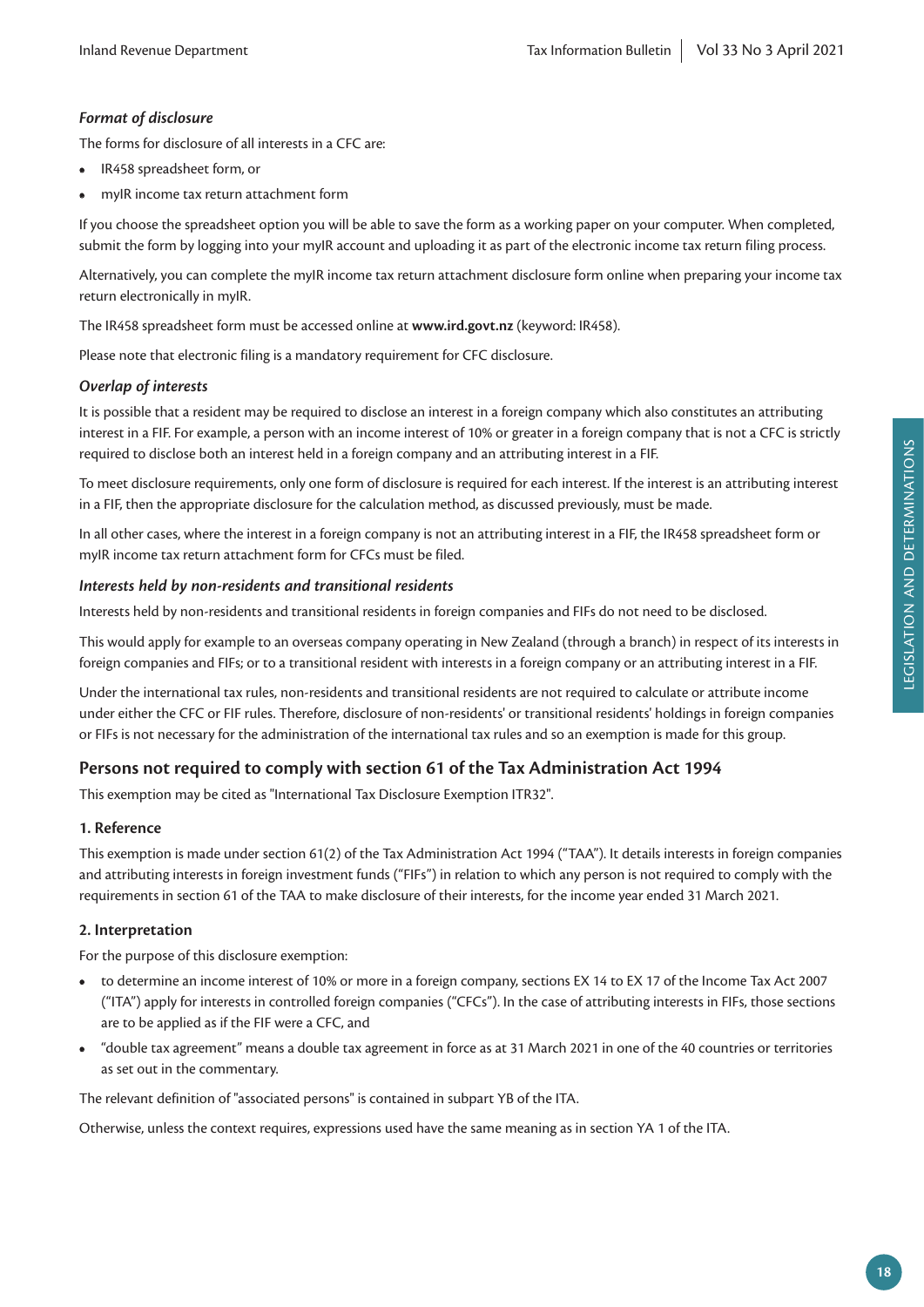#### **3. Exemption**

- i. Any person who holds an income interest of less than 10% in a foreign company, including interests held by associated persons, that is not an attributing interest in a FIF, or that is an attributing interest in a FIF in respect of which no FIF income or loss arises due to the application of the de minimis exemption in section CQ 5(1)(d) or section DN 6(1)(d) of the ITA , is not required to comply with section 61(1) of the TAA for that person's interests in the foreign company and that income year.
- ii. Any person who is a portfolio investment entity, widely-held company, widely-held superannuation fund or widely-held GIF, who has an attributing interest in a FIF, other than a direct income interest of 10% or more in a foreign company that is not a foreign PIE equivalent, and uses the fair dividend rate or comparative value calculation method for that interest, is not required to comply with section 61(1) of the TAA in respect of that interest and that income year, if the person discloses the end-of-year New Zealand dollar market value of investments, in an electronic format prescribed by the Commissioner, split by the jurisdiction in which the attributing interest in a FIF is held, organised, managed or listed.
- iii. Any person who is not a portfolio investment entity, widely-held company, widely-held superannuation fund or widelyheld GIF, who has an attributing interest in a FIF, other than a direct income interest of 10% or more in a foreign company, and uses the fair dividend rate or comparative value calculation method is not required to comply with section 61(1) of the TAA in respect of that interest and that income year, to the extent that the FIF is incorporated or tax resident in a country or territory with which New Zealand has a double tax agreement in force at 31 March 2021.
- iv. Any non-resident person or transitional resident who has an income interest or a control interest in a foreign company or an attributing interest in a FIF in the income year corresponding to the tax year ending 31 March 2021, is not required to comply with section 61(1) of the TAA in respect of that interest and that income year if either or both of the following apply:
	- no attributed CFC income or loss arises in respect of that interest in that foreign company under sections CQ 2(1)(d) or DN 2(1)(d) of the ITA; and/or
	- no FIF income or loss arises in respect of that interest in that FIF under sections CQ 5(1)(f) or DN 6(1)(f) of the ITA.

This exemption is made by me acting under delegated authority from the Commissioner of Inland Revenue pursuant to section 7 of the TAA.

This exemption is signed on 31 March 2021

#### **Glen Holbrook**

Technical Specialist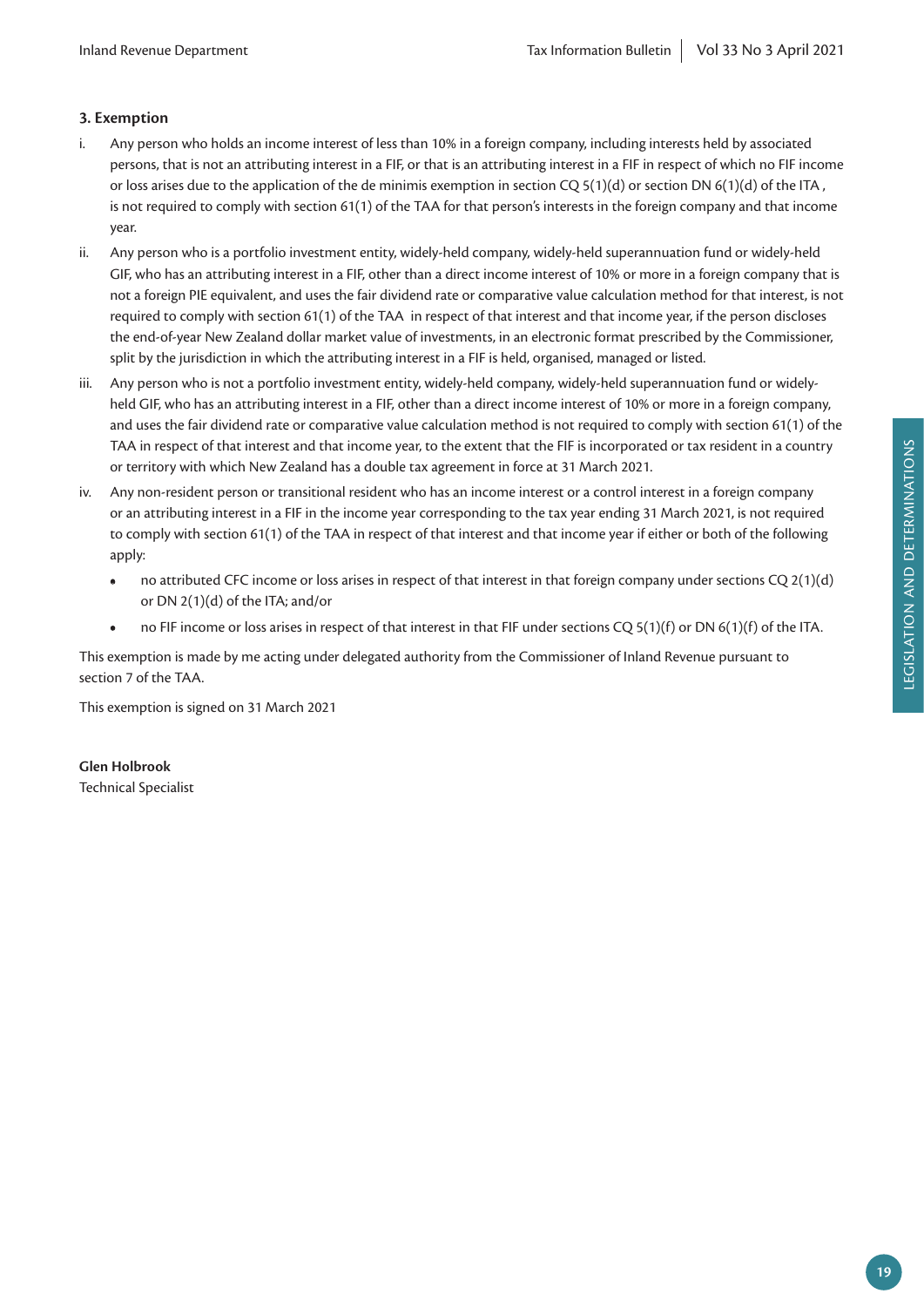# EE002B: Variation to *Determination EE002A - Payments to employees for working from home costs*

#### **Application**

Determination EE002B (the Determination) applies to relevant payments made by employers for the period from 18 March 2021 to 30 September 2021.

#### **Discussion**

During the COVID-19 pandemic national lockdown some employers made payments to employees to reimburse costs incurred by those employees as a consequence of the employees having to work from home. Inland Revenue was asked to clarify the tax treatment of such payments and subsequently issued Determination *EE002: Payments to employees for working from home costs during the COVID-19 pandemic* in April 2020.

Determination EE002 was issued as a temporary response to the COVID-19 pandemic and applied to reimbursement payments made by employers during the six month period from 17 March to 17 September 2020, so long as the employee who received the payment was working from home as a consequence of the COVID-19 pandemic. Where this occurred the reimbursement payments were exempt income in term of section CW 17 of the Income Tax Act 2007 (the Act).

In order to ensure that these payments continued to be treated as exempt income after the lockdown period, and to allow the Commissioner time to consider the tax implications of reimbursement payments made to employees who work from home as a "new way of working", the Commissioner subsequently issued Determination *EE002A: Variation to Determination EE002 - Payments to employees for working from home costs during the COVID-19 pandemic*. This determination mirrored Determination EE002 but extended the timeframe of the determination to 17 March 2021. It also removed the requirement that the expenditure or loss must be incurred by the employee as a result of the employee being required to work from home because of the COVID-19 pandemic. It applied to any payment made to an employee that worked from home, to the extent it was to reimburse that employee for costs incurred in working from home.

The Commissioner is continuing to consider the wider tax implications of reimbursing employees who work from home as a "new way of working". Because any public statement on this topic will not be ready for publication before 17 March 2021, it is the Commissioner's view that both employers and employees should be able to continue applying the approach set out in Determination EE002 and EE002A until 30 September 2021. This will allow further time for the Commissioner to consider all matters relating to the tax consequences of employees working from home.

In order to achieve this outcome the Commissioner is issuing this determination in terms of s 91AAT(6) of the Tax Administration Act 1994, to vary and extend Determination EE002A by:

**•** extending the timeframe through to 30 September 2021; Determination EE002B applies to reimbursement payments made by employers from 18 March 2021 to 30 September 2021.

This variation will ensure that, for this extended period, the determination will continue to apply to any employee that works from home and that qualifying payments continue to be treated as exempt income under section CW 17 of the Act.

It is important to note that, other than for the above variation, all aspects of Determination EE002 remain in place, including the following requirements and exclusions. The requirements are that:

- An employer must make a payment to an employee.
- The payment must be for expenditure or a loss incurred (or likely to be incurred) by the employee.
- The expenditure or loss must be incurred by the employee in deriving their employment income and not be private or capital in nature (the capital limitation does not apply to an amount of depreciation loss).
- The payment must be made because the employee is doing their job and the employee must be deriving employment income from performing their job.
- The expenditure or loss must be necessary in the performance of the employee's job.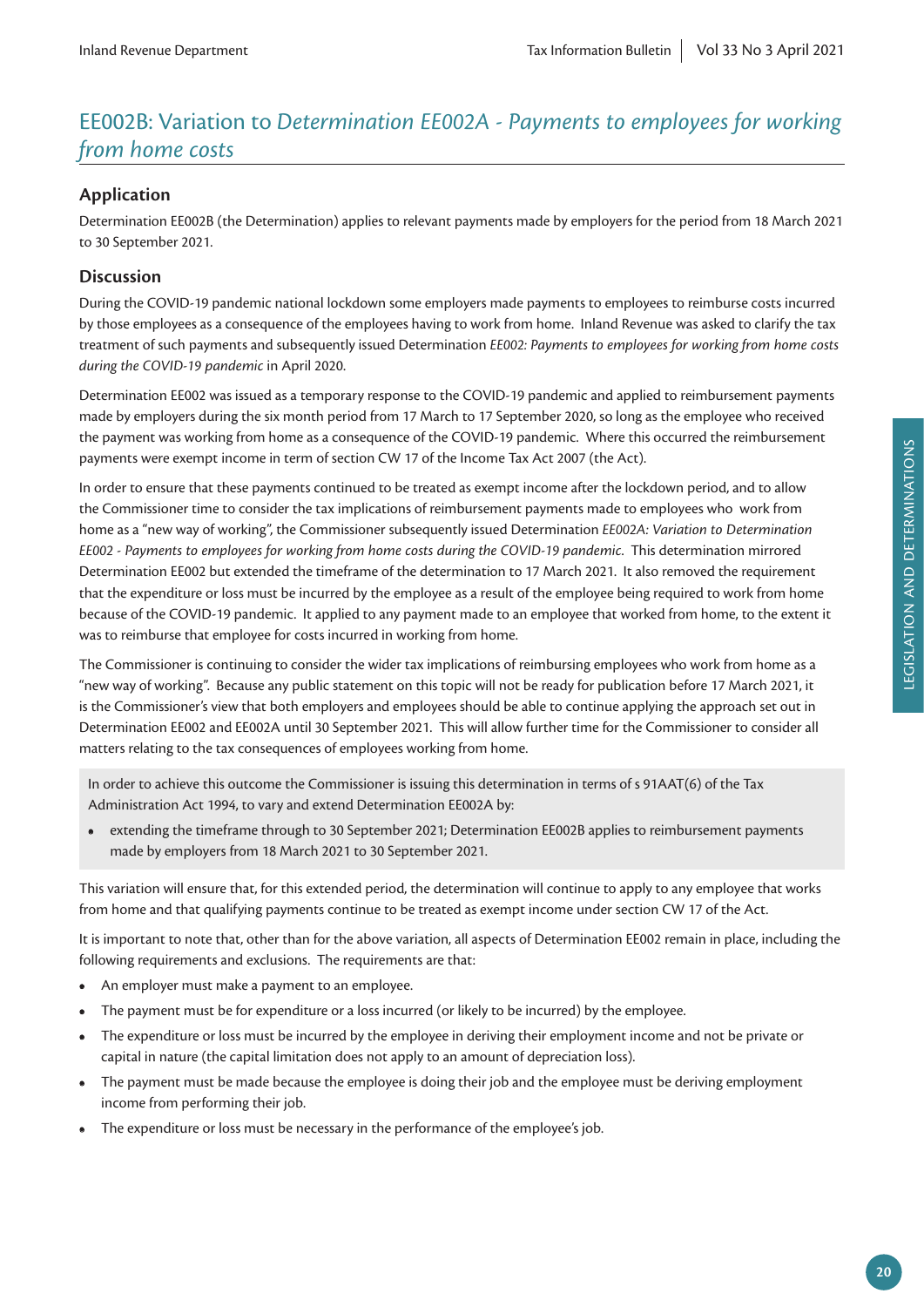Excluded from the determination are:

- Expenditure on account of an employee.
- Any payments made for a period after an employee ceases to work from home.
- All amounts paid under a salary sacrifice arrangement.
- Payments made to an employee to compensate the employee for the conditions of their service.

This determination was signed by me on 15 February 2021

**Rob Falk**

National Advisor, Technical Standards, Legal Services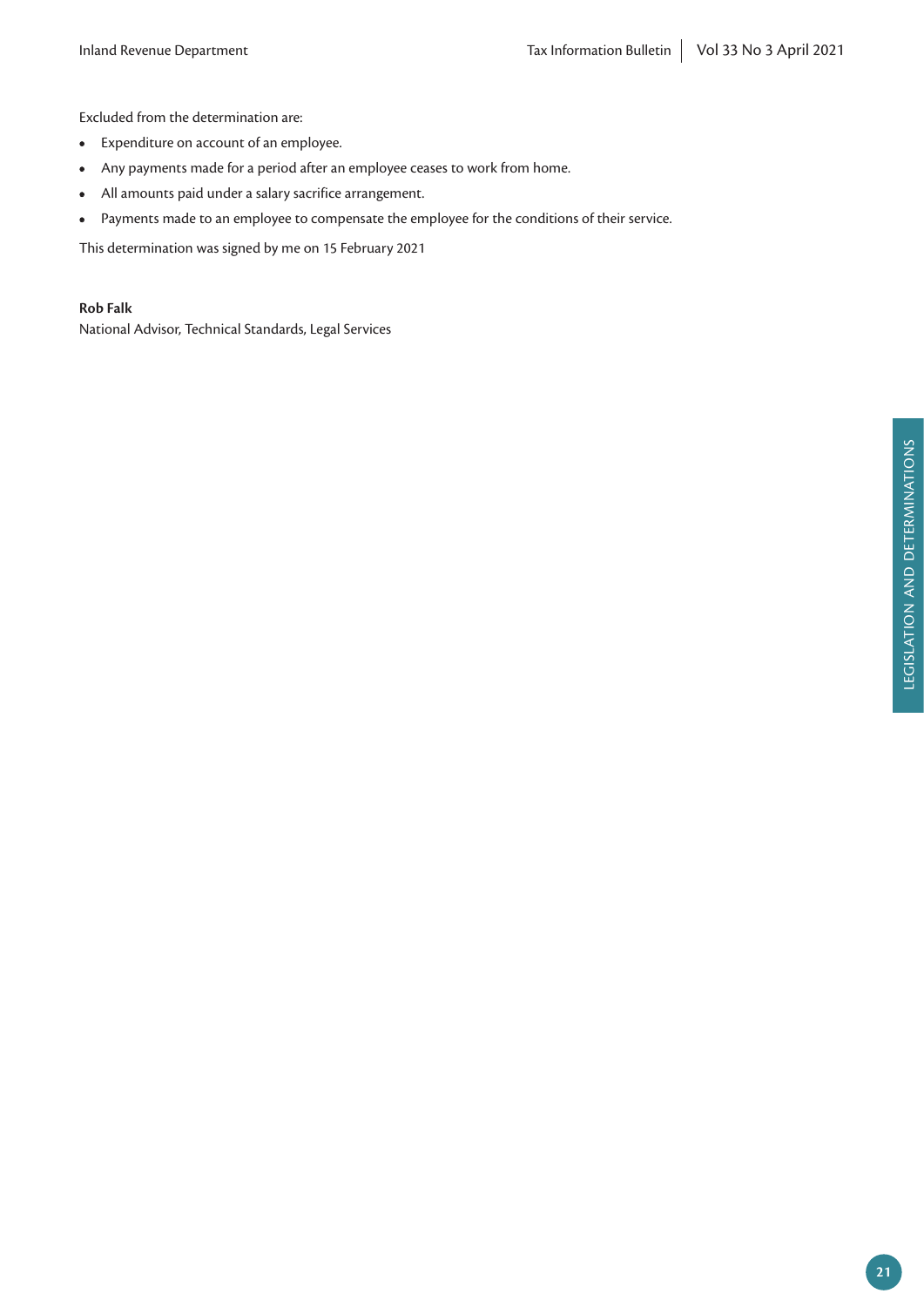# **BINDING RULINGS**

This section of the *TIB* contains binding rulings that the Commissioner of Inland Revenue has issued recently. The Commissioner can issue binding rulings in certain situations. Inland Revenue is bound to follow such a ruling if a taxpayer to whom the ruling applies calculates their tax liability based on it.

For full details of how binding rulings work, see *Binding rulings: How to get certainty on the tax position of your transaction (IR715)*. You can download this publication free from our website at **www.ird.govt.nz**

# BR Prd 21/01: Harbour Fund II GP Limited

This is a product ruling made under s 91F of the Tax Administration Act 1994.

# **Name of person who applied for the Ruling (the Applicant)**

This Ruling has been applied for by Harbour Fund II GP Limited.

# **Taxation Laws**

All legislative references are to the Income Tax Act 2007 unless otherwise stated.

This Ruling applies in respect of ss BD 1(4) and (5) and BG 1, and the definition of "interest" in s YA 1.

# **The Arrangement to which this Ruling applies**

The Arrangement is the receipt by Harbour Fund II Limited Partnership (the Fund) of proceeds (Proceeds) under individual funding agreements that the Fund will enter into with litigation claimants (Claimants) to a class action against James Hardie New Zealand and the other James Hardie entities, under which the Fund agrees to pay all legal and other costs the Claimants incur in respect of their claim (Claim), in return for a share of the Proceeds.

Further details of the Arrangement are set out in the paragraphs below.

#### **Background to the Arrangement**

- 1) The Fund is a limited partnership registered in the Cayman Islands and established to make litigation and arbitration funding available for all types of claims other than personal injury, divorce and defamation proceedings. The Fund is not a trustee of a trust.
- 2) Under the law of Cayman Islands, the Fund does not have a legal personality that is separate from that of its partners (Limited Partners). The Fund is not the beneficial owner of its assets, which Harbour Fund II GP Limited (the General Partner) holds in accordance with the terms of the Fund's limited partnership agreement (Partnership Agreement).
- 3) The Fund provides funding for litigation claimants all around the world who have met certain criteria. The criteria include the creditworthiness of the defendant, the legal merits of the case, the expertise of the legal team and the likely legal fees.
- 4) Harbour Advisors Cayman Limited (the Investment Advisor), a company incorporated in the Cayman Islands, advises the Fund. The Investment Advisor has been contracted by the General Partner under an investment advisory agreement (Investment Advisory Agreement) to perform investigation, evaluation and due diligence services in respect of potential claims for which funding is sought.
- 5) The Investment Advisor, in turn, has subcontracted preliminary investigation and due diligence services to Harbour Litigation Funding Limited (the Sub-Advisor), which is a company incorporated in England and Wales under a sub-advisory agreement (Sub-Advisory Agreement). The Sub-Advisor earns fees under the Sub-Advisory Agreement for providing these services to the Investment Advisor.
- 6) Details of the activities the Investment Advisor and SubAdvisor (together, the Advisors) undertake when investigating and evaluating potential claims are set out in [7] to [14].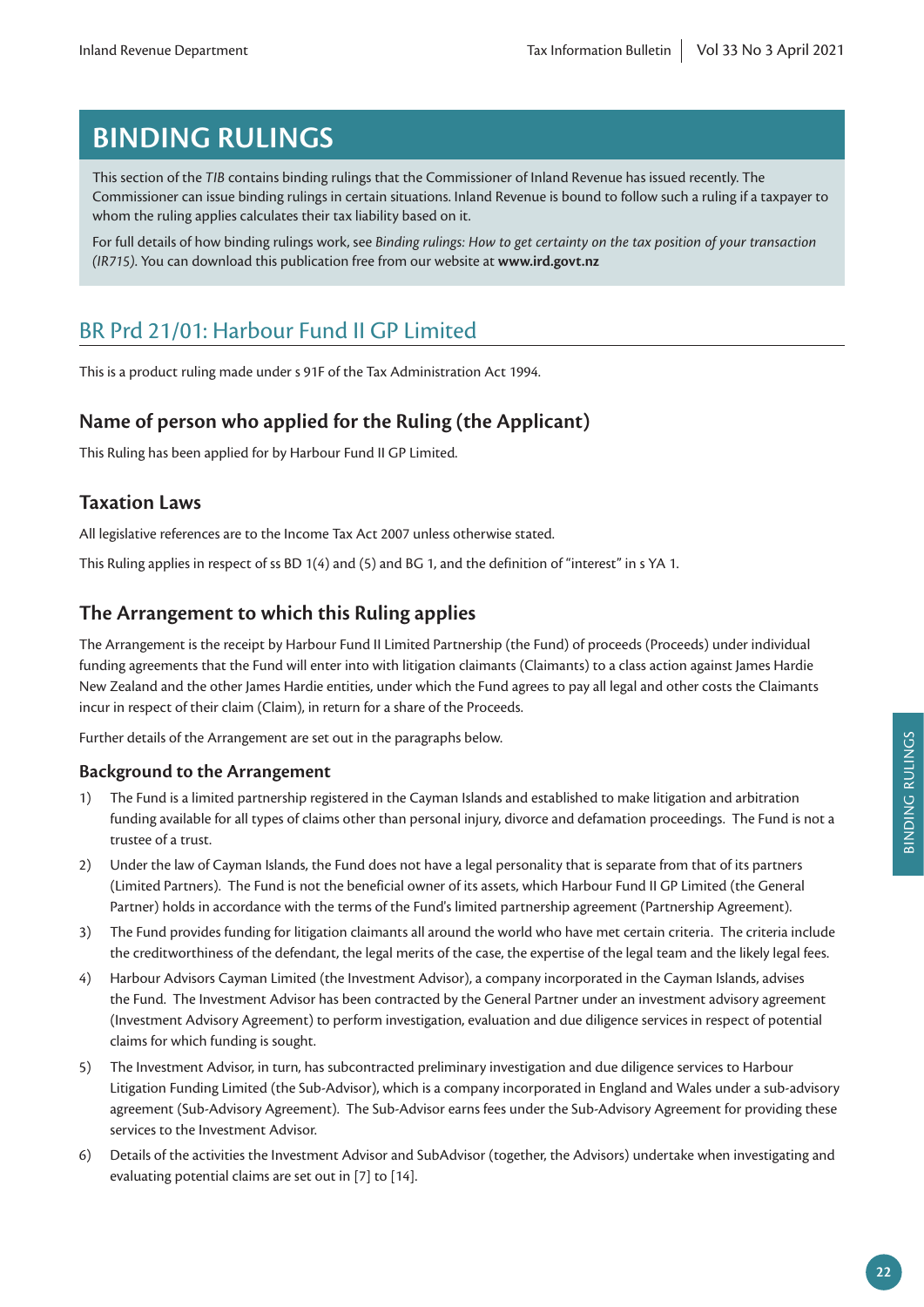### **Summary of the normal investment procedures**

- 7) The Advisors ensure interested parties know about the business of the Fund. However, the Advisors do not actively or routinely seek to identify and locate specific claims for which funding might be provided.
- 8) Generally, once a request for funding is received, a confidentiality agreement is entered into, and the Advisors conduct a preliminary assessment. Information is gathered regarding the claim and an immediate analysis is conducted to assess whether the claim is likely to satisfy the Fund's criteria. If the Advisors think the claim is unlikely to satisfy the criteria, they will generally reject it at this stage.
- 9) If a claim passes the preliminary analysis, the Sub-Advisor, if appropriate, will enter into a letter of intent, usually with the claimant directly, but in the case of a class or group action, with the legal representative seeking funding on behalf of the claimants. This procedure has been adopted because, in the case of a class action, there are too many claimants to execute separate documents with and not all claimants may have been identified yet. The Sub-Advisor will then conduct a more detailed due diligence to ascertain whether the claim would be likely to meet the criteria for funding.
- 10) The Investment Committee established by the Investment Advisor then meets periodically to evaluate the legal merits of the cases for which funding is sought and that satisfy the Fund's criteria. The Investment Committee reviews updates on the progress of existing funded claims.
- 11) At the conclusion of each meeting, the Investment Committee, where appropriate, makes a formal recommendation to the board of the Investment Advisor about investing in proposed new claims. The Investment Committee also reports to the board on existing funded claims if material developments have occurred with those claims.
- 12) The board of the Investment Advisor at its next following meeting considers the recommendations made by the Investment Committee. Where the board considers that a proposed claim is likely to meet the Fund's criteria for funding, the board makes a recommendation to the board of the General Partner, which has the authority to invest in claims on behalf of the Fund.
- 13) The board of the General Partner meets periodically to consider the recommendations the board of the Investment Advisor made.
- 14) Where the board of the General Partner (on behalf of the Fund) considers that a recommended claim is meritorious, the Fund will make funds directly available for the claim by entering into a funding agreement or agreements with the claimants.

#### **How the decision to fund this Claim was made**

- 15) The Sub-Advisor was contacted by email in November 2014 by a barrister working with Adina Thorn Lawyers in relation to the possible funding of a representative action in relation to cladding supplied and fitted in buildings throughout New Zealand. The claim would be based in negligence and breach of statutory duties and was expected to involve over 500 Claimants with a claim for damages in excess of NZD \$100m (the Claim).
- 16) In accordance with standard procedure, as summarised in [7] to [14], this approach for funding was subjected to a preliminary assessment. The Advisors concluded that the Claim could potentially satisfy the Fund's criteria.
- 17) The Advisors then undertook due diligence and, ultimately, a recommendation was made to the board of the General Partner that the Claim be approved for funding.
- 18) At its March 2015 meeting in the Cayman Islands, the board of the General Partner approved the Claim for funding.
- 19) The Sub-Advisor was then instructed to attend to the finalisation of expected timetables and funding amounts and to prepare appropriate documentation for the Fund to record the terms on which funding would be provided to the Claimants.
- 20) The Sub-Advisor then prepared a draft of the Funding Agreement (the Funding Agreement) that records the terms on which the Fund will make funding available to Claimants for their legal and other costs incurred in relation to the Claim. The Sub-Advisor prepared a draft relationship agreement (Relationship Agreement) to record the various invoicing and reporting requirements that would apply to the legal representative (the Legal Representative) acting for the funded Claimants throughout the proceedings. On entering into the Funding Agreement, the Claimants agree to give the Legal Representative such instructions and authorisations as are contemplated in the Relationship Agreement, to ensure the Fund is kept fully informed as to the legal costs the Claimants are incurring, the work the Legal Representative is doing, and the conduct of the proceedings (Proceedings).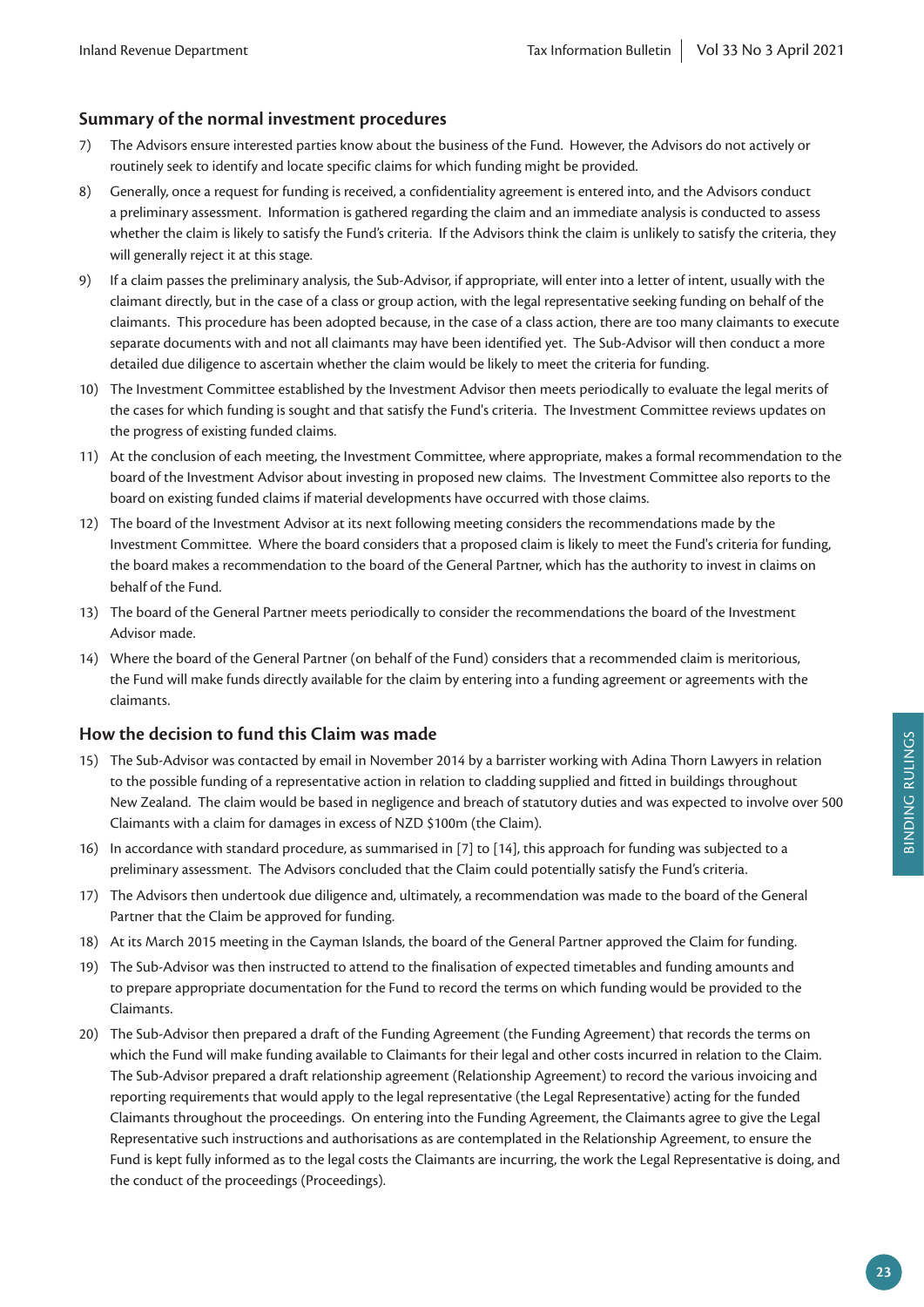- 21) The board of the General Partner and Adina Thorn Lawyers as the Legal Representative finalised and entered into the Relationship Agreement on 19 May 2015. At the date of this Ruling, Adina Thorn Lawyers is still the Legal Representative, but the Claimants can appoint a replacement Legal Representative.
- 22) The Funding Agreement was finalised in late 2015, and the Claimants progressively entered into the Funding Agreement from that time.

#### **Funding Agreement**

- 23) The Funding Agreement records the terms on which the Fund agrees to make funds available to the Claimants (that is, the individuals or groups who have suffered damage within the scope of the Claim) for Claimants Legal Costs. The phrase "Claimants Legal Costs" is defined in cl 20.1 of the Funding Agreement. These costs include legal fees incurred in relation to the Claim and any costs the Claimants incur (subject to certain exclusions) should the Claimants be ordered to pay the legal costs of the defendant or any other party involved in the Claim. Under cl 9 of the Funding Agreement, the Claimants agree that if they are successful, the Fund will receive a proportion of the Proceeds.
- 24) The Claimants are individuals, groups of individuals and companies (or their respective representatives such as liquidators or administrators) that are home and building owners affected by defects in cladding used in the construction of their homes and buildings. Some of these Claimants are unable to bring a claim under the Weathertight Homes Resolution Services Act 2006 because their buildings were constructed outside the 10-year limitation period imposed by that Act.
- 25) While members of the Claimant group are in New Zealand and other countries, including Australia and the United Kingdom, it is the Applicant's understanding that all the properties to which the Claim relates are in New Zealand.

#### **Funding process**

- 26) Under the Funding Agreement, funding for Claimants Legal Costs is made available in two stages.
- 27) The first stage of funding runs from the time the Claim was accepted to the point at which all preconditions for full funding were satisfied and a statement of claim was filed. The second stage runs from that point until the Fund terminates its obligations under the Funding Agreements or the Proceedings are concluded (whether by settlement or court judgment).
- 28) During the first stage, as the process of confirming claimants for a representative action takes some time, Claimants were confirmed as being part of the Claimant group on a progressive basis. Claimants continued to be confirmed after the statement of claim was filed, so some Claimants entered into the Funding Agreement after the second stage of funding commenced.
- 29) Claimants were confirmed on a progressive basis. During that period, legal fees were incurred for work for the benefit of all Claimants. Claimants agreed, on entering into the Funding Agreement, that Claimants Legal Costs (as defined in cl 20.1 of the Funding Agreement)(for which each Claimant will receive funding under the Funding Agreement) include each Claimant's proportionate share (by reference to the value of their claim) of such legal fees relating to the Claim as have been incurred during the first stage, regardless of when each Claimant entered into the Funding Agreement.
- 30) The Claim has satisfied the preconditions for full funding, so the Fund is now funding the second stage of the Claim. Funding will be provided during the second stage of the Claim until the Fund terminates its obligations under the Funding Agreements or the Proceedings are concluded (whether by settlement or court judgment).

#### **Fund's entitlement to Proceeds**

- 31) If the Claim is successful, the Fund is entitled to receive a proportion of the Proceeds. The amount of the Proceeds will be calculated on the basis set out in the Funding Agreement.
- 32) Clause 9.1(a)(i) to (vi) of the Funding Agreement outlines how the Proceeds will be allocated between the Fund and the Claimants.
- 33) In accordance with the Funding Agreement, the Legal Representative will receive and hold any damages, costs and settlement sums received in respect of the Claim on bare trust for the Fund and the Claimants in the proportions agreed until the relevant amounts are paid to the Fund and the Claimants. All amounts received from the defendant must first be paid to the Fund, which will be paid in priority to the Claimants, who will each receive such sum as is equal to their share of the remaining damages, costs or settlement sum.
- 34) Any interest the Fund and the Claimants derive while the Legal Representative holds the Proceeds on bare trust does not form part of the Proceeds for the purposes of this Ruling. This Ruling does not rule on the tax consequences for the Fund of any interest derived while the Legal Representative holds the Proceeds on bare trust.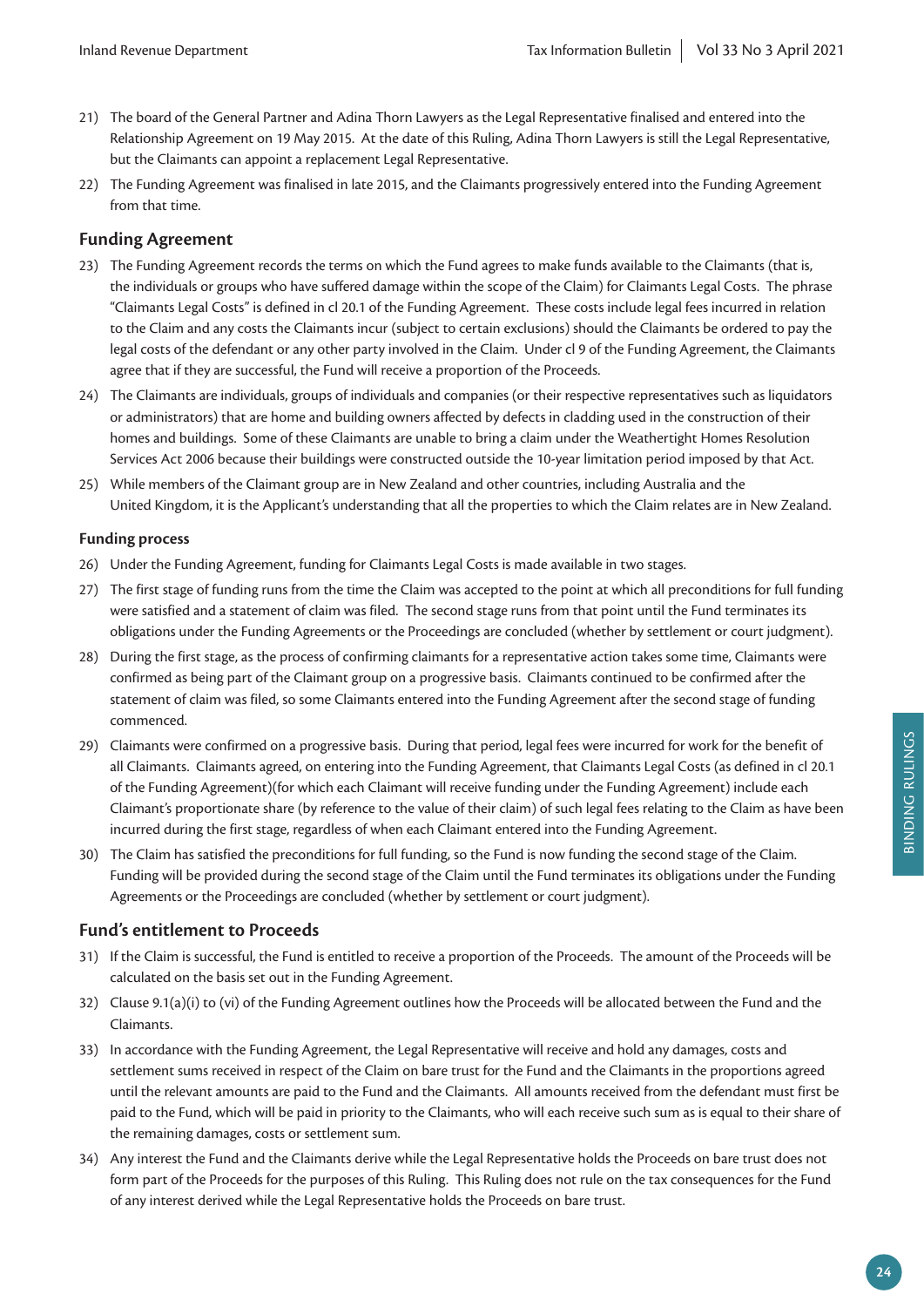## **Control of the Claim**

- 35) Control of the Claim rests with the Claimants. The Fund has no ability to instruct the Legal Representative or dictate how the Proceedings are conducted, subject to the right of the Fund to make decisions which affect any applications or negotiations relating to security for costs, in relation to any financial or other commitments or undertakings proposed to be proffered by the Fund to the defendant or to a court. Clause 5 of the Funding Agreement expressly acknowledges that the Fund has no control over or right to make decisions in the Proceedings. Only the Claimants, through a representative claimant (the Representative Claimant) may instruct the Legal Representative and determine, for example, the claims that will be pursued, actions that will be taken or decisions made on a day-to-day basis in respect of the conduct of the Proceedings.
- 36) Clause 6.1(f) of the Funding Agreement provides that Claimants are entitled to change the Legal Representative at any time. While the prior written agreement of the Fund is required, this clause provides that the Fund's consent to such a change is not to be unreasonably withheld. However, to continue to receive funding under the Funding Agreement, the Claimants are required to ensure the new Legal Representative executes a deed in favour of the Fund under which the new Legal Representative agrees to be bound by the terms of the Relationship Agreement as if they were the prior Legal Representative.
- 37) Clauses 5, 6 and 13 of the Funding Agreement outline the Claimants' obligations under the Funding Agreement. Obligations include taking certain actions and providing certain instructions to the Legal Representative in relation to certain expected future events. For example, obligations exist in relation to pursuing an appeal should the Fund wish to provide funding for an appeal and in relation to settlement decisions should the Legal Representative recommend or not recommend (as the case may be) settlement.
- 38) The Applicant states that because this is a class action, Claimants also agreed on entering into the Funding Agreement the way the Proceedings would be conducted and the Representative Claimant would instruct the Legal Representative. This was to ensure the funded Claimants agreed at the outset how the Proceedings would be conducted, so the Fund could be confident that the Proceedings would be conducted in an optimal manner.

#### **Termination**

- 39) Clause 1 of the Funding Agreement contains an initial cooling off period of 20 days.
- 40) Clause 12 of the Funding Agreement provides that a Claimant cannot unilaterally terminate their obligations under the Funding Agreement. Claimants are entitled to actively terminate their obligations if a material breach by the Fund has adversely affected the Claimant's interests and the Fund has not remedied that breach within 30 days.
- 41) Clause 12 of the Funding Agreement enables a Claimant to opt out of the class action if the Claimant gives instructions to the Legal Representative or otherwise exercises a right to opt out of the proceedings. However, if the Claim is subsequently successful, the Fund is still entitled to recover its share of the Proceeds as if the Claimant had not opted out of the class action.
- 42) Clause 11 of the Funding Agreement provides that the Fund has the right at any time to terminate its obligation to contribute to future legal costs in respect of the Claim.

#### **Key contractual terms relating to process**

- 43) Claimants agreed to take certain actions and provide certain instructions to the Legal Representative in relation to the way the Proceedings would be conducted and in relation to certain potential future events. These obligations are in:
	- cl 5 conduct of Proceedings
	- cl 6 Claimant's obligations
	- cl 9 application of Proceeds.
	- cl 13 settlement decisions
	- cl 19 general provisions.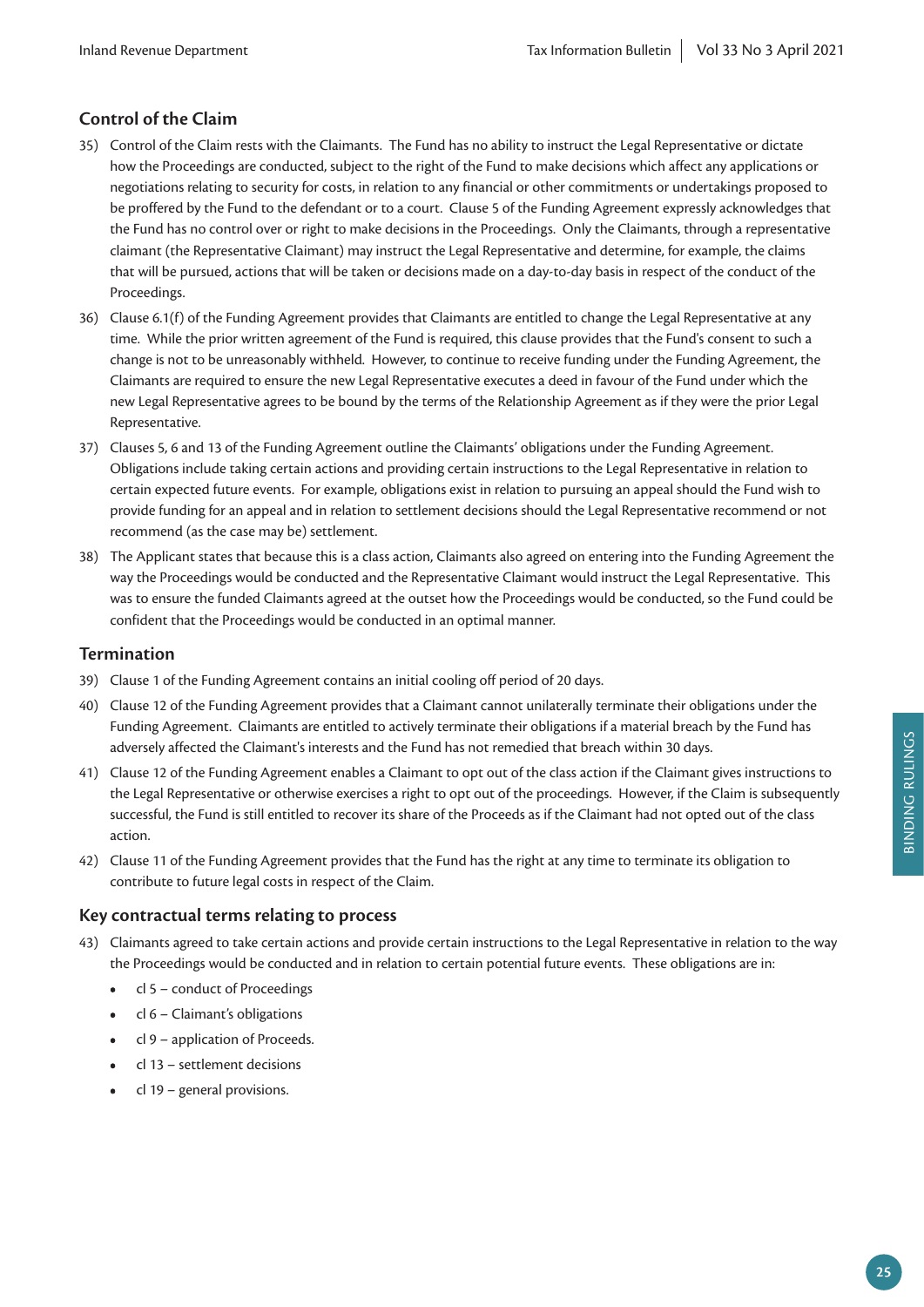- 44) Under clauses 5, 6 and 13 of the Funding Agreement, each Claimant agreed the following:
	- The Representative Claimant will determine in consultation with the Legal Representative what claims will be pursued (cl 5.1(a)).
	- The Representative Claimant will give day-to-day instructions to the Legal Representative and will make binding decisions on behalf of the Claimants (cl 5.1(b)).
	- The Claimant will provide all information and documents the Legal Representative requires, will deal promptly with all requests the Legal Representative makes and will cooperate generally with the Legal Representative (cl 6.1(n)).
	- The Claimant will act reasonably and commercially in the prosecution of the Proceedings and in accordance with the Legal Representative's advice (cl 6.1(d)).
	- The Claimant will accept and follow the Legal Representative's reasonable legal advice, including in relation to settlement (cl 6.1 (j)).
	- The Representative Claimant is authorised to make or take any action constituting a settlement decision provided the Legal Representative has advised such action is reasonable (cl 13.1).
	- The Legal Representative is authorised and instructed to accept on the Claimant's behalf any settlement proposed where the Claimant has not initially wanted to act in accordance with the advice of the Legal Representative and the matter has been referred to independent counsel for opinion, with the independent counsel having recommended that the Legal Representative's advice is reasonable in all the circumstances (cl 13.3 and 13.4).
- 45) In addition, each Claimant agreed under the Funding Agreement that the Fund is entitled to communicate directly with the Legal Representative (cl 5.1.(c)) and is entitled to receive any information that has or may have a material impact on the Claim or the Proceedings (cl 6.1(c)).

#### **Relationship Agreement between the Legal Representative and the Fund**

- 46) The terms and conditions in the Relationship Agreement are consistent with the above provisions in the Funding Agreement. The Relationship Agreement provides that the Legal Representative must:
	- act consistently with all authorisations and instructions the Claimant gives and as contemplated in the Funding Agreement subject to having received such instructions or authorisations (cl 2.4);
	- enter into a retainer with a Claimant only if the Claimant gives the Legal Representative all the authorisations and instructions contemplated and referred to in the Funding Agreement (cl 2.5);
	- ensure the Claimant is given all necessary information to facilitate informed instructions (cl 8.2);
	- keep the Fund fully informed by providing a monthly report in the form set out in the Relationship Agreement (cl 8.1(a));
	- give the Fund access to and, when requested, provide the Fund with copies of all material documents produced by or for the Claimants in relation to the proceedings (cl 8.1(b));
	- inform the Claimant immediately, and in accordance with the Claimant's instructions as contemplated in the retainer and the Funding Agreement, notify the Fund if the Legal Representative becomes aware of any information that has or may have a material impact on the Claim (cl 8.2(b));
	- notify the Fund immediately if the Claimant receives a settlement offer, prepare for the Claimant a written recommendation on whether to accept such an offer and provide a copy of that recommendation to the Fund (cl 8.1(e)).

# **Conditions stipulated by the Commissioner**

This Ruling is made subject to the following conditions:

- (a) None of the General Partner, the Limited Partners of the Fund, the Investment Advisor or the Sub-Advisor is resident in New Zealand for income tax purposes.
- (b) None of the General Partner (whether on its own account or on behalf of the Fund), the Investment Advisor or the Sub-Advisor owns or leases any property in New Zealand.
- (c) None of the General Partner (whether on its own account or on behalf of the Fund), the Investment Advisor or the Sub-Advisor has any employees based in New Zealand.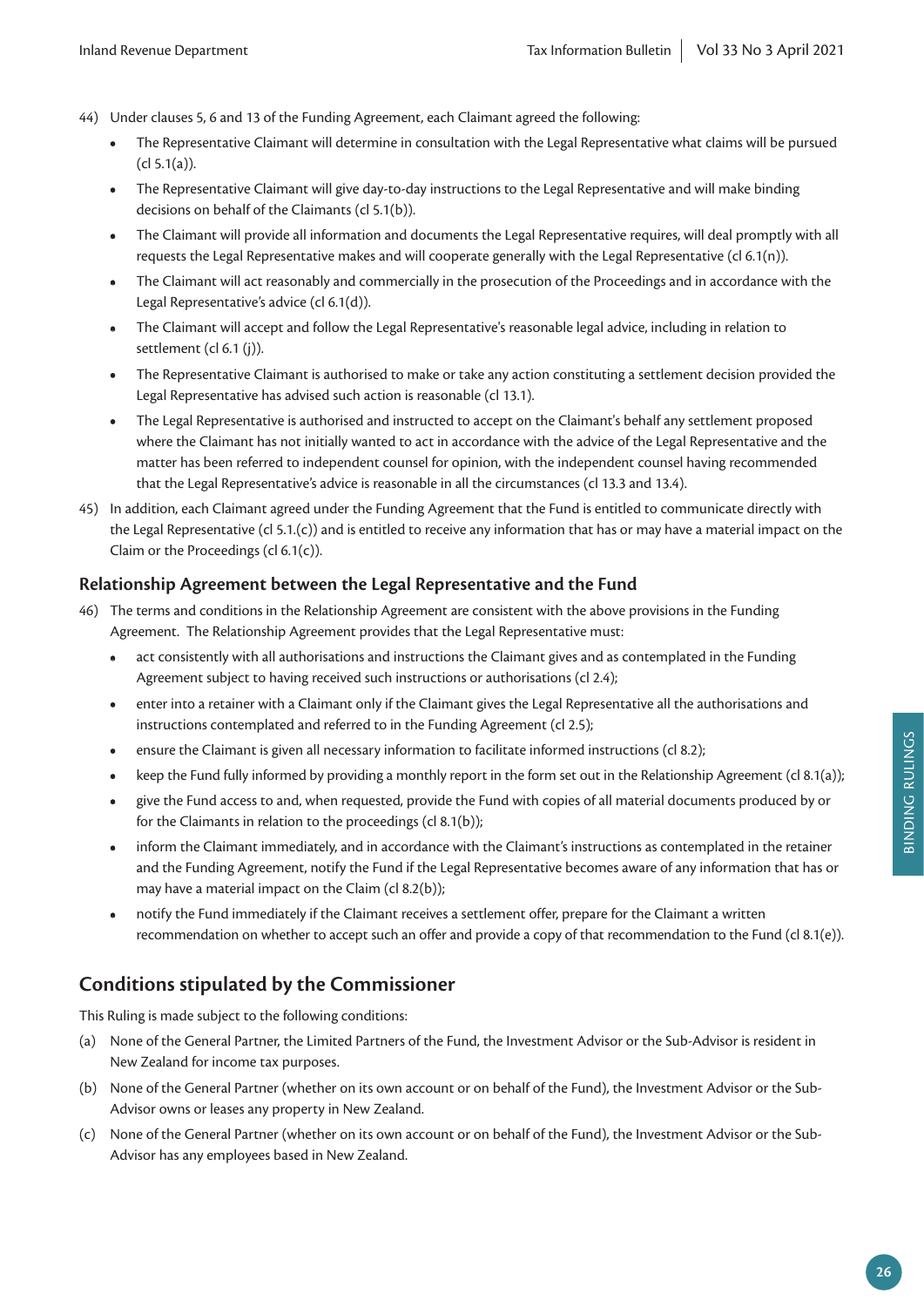# **How the Taxation Laws apply to the Arrangement**

Subject in all respects to any conditions stated above, the Taxation Laws apply to the Arrangement as follows:

- (a) Any share of the Proceeds received by the Fund and the Limited Partners under the Arrangement is "non-residents' foreignsourced income" under s BD 1(4).
- (b) Any share of the Proceeds received by the Fund and the Limited Partners under the Arrangement is not assessable income under s BD 1(5).
- (c) Any share of the Proceeds received by the Fund and the Limited Partners under the Arrangement is not "interest" as defined in s YA 1.
- (d) Section BG 1 does not apply to the Arrangement.

# **The period or income year for which this Ruling applies**

This Ruling applies for the period beginning on 24 October 2020 and ending on 23 October 2025.

This Ruling is signed by me on the 26th day of January 2021.

#### **Dinesh Gupta**

Tax Counsel Lead, Tax Counsel Office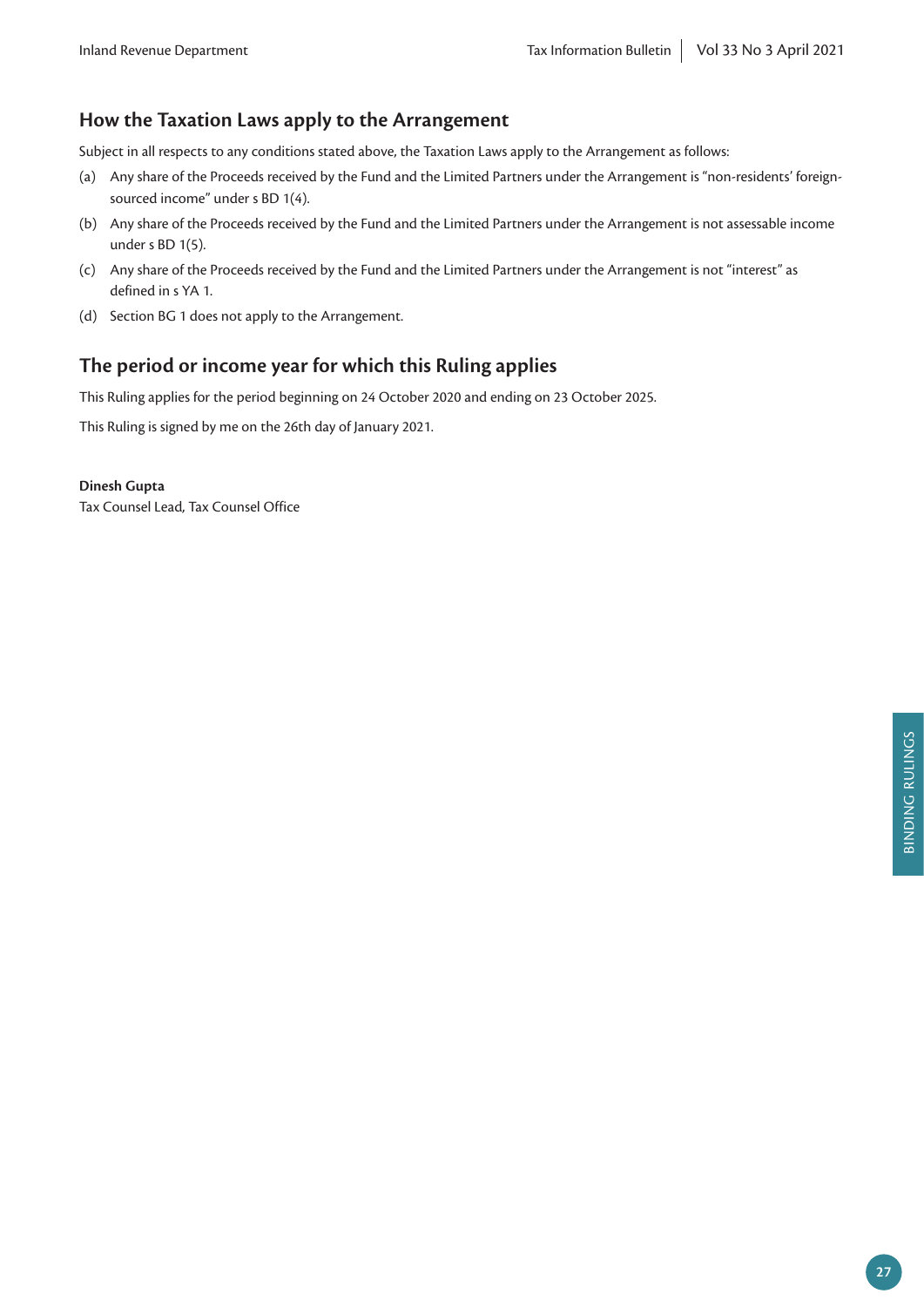# **COMMISSIONER'S STATEMENT**

The purpose of a Commissioner's Statement is to inform taxpayers of the Commissioner's position and the operational approach being adopted on a particular matter. A Commissioner's Statement is not a consultative document.

# CS 21/01: Income tax treatment of facilitation payments to farmers and debt remission on settlement of a loan

This Statement sets out the Commissioner's approach to facilitation payments to farmers and debt remission arising from the settlement of loans to farmers.

All legislative references are to the Income Tax Act 2007 unless otherwise stated.

#### **Summary**

- 1. This Statement sets out the Commissioner's position on the income tax treatment of facilitation payments to farmers these are payments made by a lender (typically a bank) to a farmer to assist in the sale of the farmer's business or assets in order to settle their debt with the lender.
- 2. Because of the financially distressed position of the recipient, the settlement may also involve the lender forgiving part of the loan.
- 3. The Commissioner considers that these facilitation payments are taxable income to the recipient.
- 4. Furthermore, the forgiveness of the debt by the lender (in full or in part) may also result in remission of debt income to the borrower under that loan agreement.
- 5. The purpose of this Statement is to alert payers and recipients of these facilitation payments of their income tax implications.
- 6. The Commissioner has become aware of such payments being made by banks to financially distressed farmers, so this Statement is in response to that specific context. Similar principles (and therefore treatment) could apply to other facilitation payments in other areas. These may be subject to further guidance in the future.

#### **Background**

- 7. To assist a farmer in selling their business and assets in an orderly manner and in settling their debt, a lender may agree to pay a facilitation payment to the farmer. The payment could also act as an incentive to ensure, where the assets in question include land, that the farmer provides vacant possession when the property is sold.
- 8. This payment may be made in the form of cash, or in kind (such as for example cattle). The payment is not always made directly to the borrower itself (which may be a company or trust that owns the farm or business). It may instead be made to someone associated with the borrower such as a shareholder of the company or beneficiary of the trust.
- 9. As part of the settlement with the borrower, the lender may also agree to forgive a portion of the debt that would otherwise be payable.

#### **The Commissioner's view of facilitation payments to farmers and remission of debt income**

- 10. The issue that arises is whether a facilitation payment in the context of such debt restructuring is taxable income to the recipient.
- 11. The taxation consequence of any debt being forgiven or remitted should also be considered.
- 12. The Commissioner's view is that facilitation payments will be taxable income to the recipient under the financial arrangement rules in the ITA07. Any debt forgiveness or remission under the settlement with the lender will also be income to the borrower under the financial arrangement rules.<sup>1</sup>
- 13. The reasons for this view are explained in the following section of this Statement.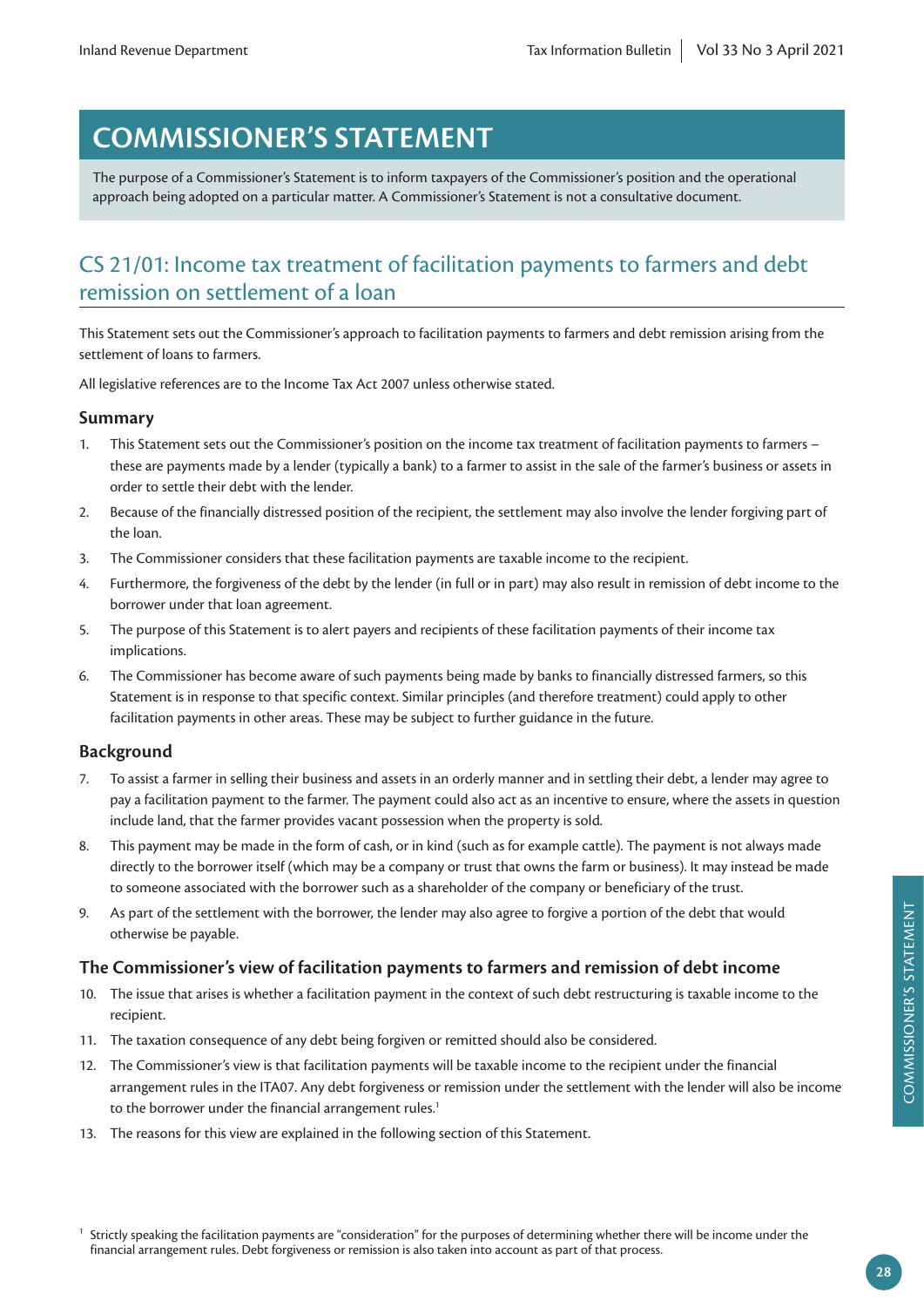## **Analysis**

- 14. A loan is a common financial arrangement between a lender and a borrower. As a result, the financial arrangement rules must be applied to work out the income and expenditure from the financial arrangement for the lender and the borrower.
- 15. The financial arrangement rules require the parties to identify all consideration paid to a person or by a person "for or under" the loan. The definition of "consideration" in the financial arrangement rules is wide.
- 16. If the borrower is the person who receives the facilitation payment, the Commissioner considers that the payment will be part of the consideration "for or under" the loan. This is because the facilitation payment is made with regard to or in accordance with the financial arrangement - the facilitation would not be made without the loan's existence and ensures that the loan is settled promptly.
- 17. The financial arrangement rules will apply to include the facilitation payment as income to the borrower.<sup>2</sup> The borrower will need to complete a calculation (referred to as a base price adjustment or BPA) in the income year that the loan is settled between the lender and the borrower – the formula for this calculation is set out in section EW 31.
- 18. A facilitation payment can also be made to someone other than the borrower for example if the borrower is a company or trust and the payment is made to the shareholder or beneficiary respectively. The Commissioner still considers that the financial arrangement rules apply as the payment will likely be part of a composite or wider financial arrangement because it is interdependent and interconnected to the repayment of the loan.
- 19. The payment has sufficient connection with the wider financial arrangement to be consideration "for or under" a financial arrangement for similar reasons set out above.
- 20. This means that the recipient of the facilitation payment will also need to complete a BPA. The recipient derives income from a financial arrangement that must be allocated to the relevant income year.
- 21. In addition to the above, any forgiveness or remission of debt by the lender will result in income from the loan for the borrower. This is because the amount of debt forgiven or remitted by the lender must be taken into account by the borrower in completing the BPA.
- 22. The result will be tax to pay unless there are enough deductible expenses or losses to offset against the income arising from the facilitation payment and the debt forgiveness or remission. Where the BPA results in tax to pay, the recipient should include that amount in their income tax return.

## **Financial Relief**

23. When they file their income tax return, recipients of facilitation payments may have income tax to pay. Recipients of these payments may be in a position of financial distress, so it is important that they contact a tax professional or Inland Revenue as soon as possible to discuss the situation. The Commissioner may be able to provide assistance if they are not able to pay on time, such as entering into an instalment arrangement for the amount to be paid off over time and may (depending on the circumstances) be able to write off or remit amounts owing so that they don't need to be paid.

#### **Application**

- 24. This Statement sets out the Commissioner's position on facilitation payments made to a farmer and remission of debt income upon settlement of a loan, including where these took place prior to the release of this Statement.
- 25. The Commissioner will continue to apply this position to all cases.
- 26. If you have any concerns about your compliance with the tax obligations outlined in this Statement, you should discuss this matter with a tax professional or contact Inland Revenue to make a voluntary disclosure.

#### **Tony Munt**

National Advisor, Technical Standards

Date of Issue: 18 February 2021